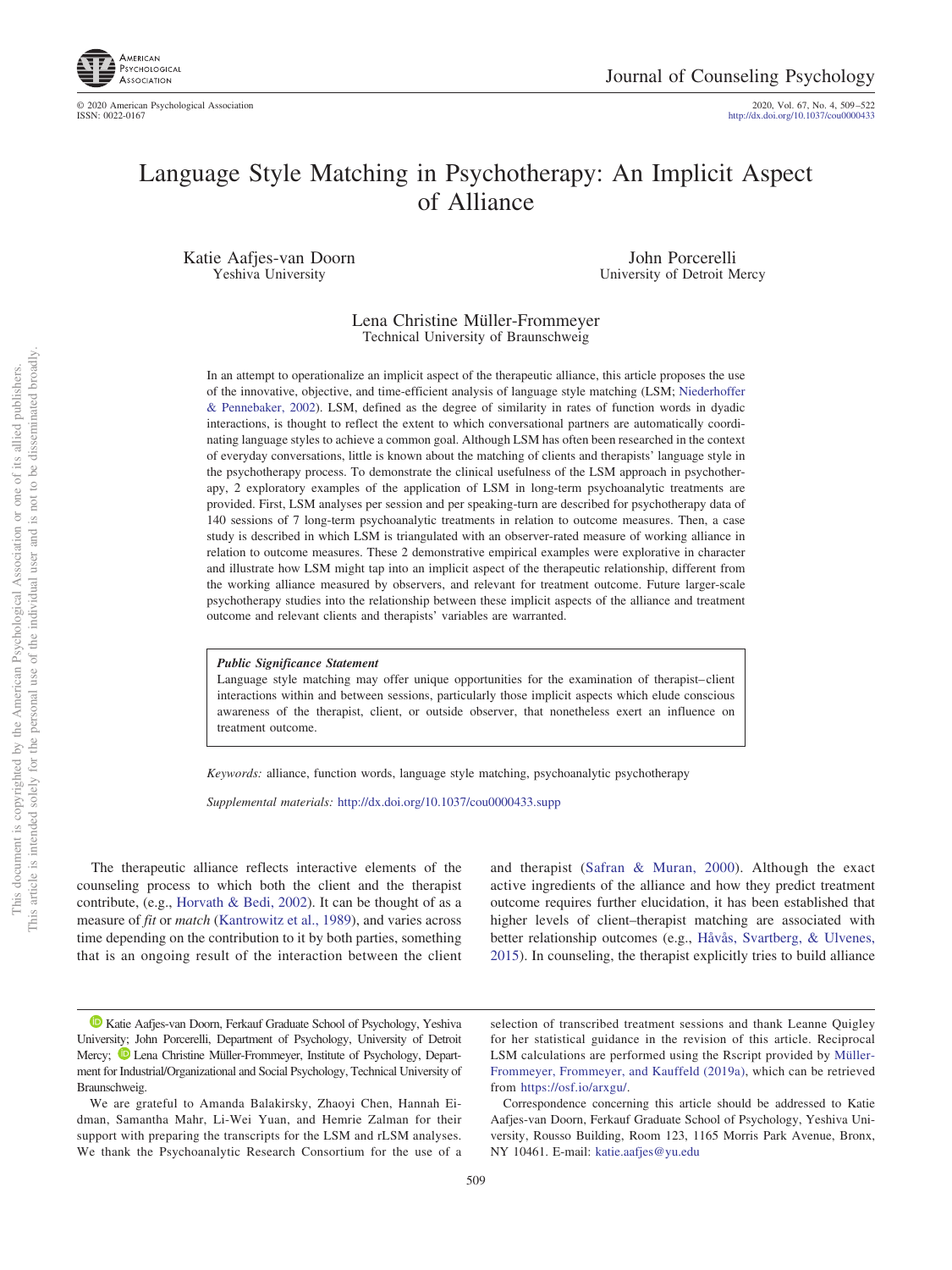by matching the client [\(Baldwin, Wampold, & Imel, 2007\)](#page-11-0), for example, by mirroring the client's affective state with facial expressions of distress to convey sympathy [\(Blairy, Herrera, & Hess,](#page-11-1) [1999\)](#page-11-1). In successful treatments, therapists tend to accommodate to the language of the client more than in unsuccessful treatments [\(Hölzer, Mergenthaler, Pokorny, Kächele, & Luborsky, 1996\)](#page-12-6). A therapist's matching is meant to communicate that the client has been seen, is understood, and can be contained [\(Fonagy, Gergely,](#page-11-2) [Jurist, & Target, 2002\)](#page-11-2).

Despite the fact that therapists might explicitly try to adapt to an individual client, there might be several reasons why clients might try to match their therapist. For example, research on verbal synchrony in dyads with a power differential indicates that individuals with a lower social status (i.e., clients) tend to modify their word choice to match a conversational partner of a higher status (i.e., therapist; [Danescu-Niculescu-Mizil, Lee, Pang, & Kleinberg,](#page-11-3) [2012\)](#page-11-3). Moreover, when clients present with high levels of symptoms/severe psychopathology, they may lack a sense of selfesteem and therefore easily adapt to the therapist. However, it could also be argued that these clients' therapists might feel more need to scaffold their interventions, and make more effort to merge with these clients, closely tracking their subjective experiences. Arguably, the question of who is adapting to whom is irrelevant given that psychotherapy has been likened to dancing the tango [\(Bucci & Maskit, 2007\)](#page-11-4), where continuous interactions make it purposefully unclear who is leading whom. This mutual adaptation process in psychotherapy implies no leadership or symmetry per se, only that influence is bidirectional.

## **Limitations of Current Measures of Alliance**

There is disagreement regarding which modes of assessment most accurately assess the therapeutic alliance. Previous alliance research depends heavily on self-report measures. Selfreport measures are likely to be affected by the client or therapist's ability, awareness, and motivation to report on the therapeutic process. Also, the results might differ, depending on who completes the self-report measure (e.g., [Hatcher, Barends,](#page-12-7) [Hansell, & Gutfreund, 1995\)](#page-12-7). To complement the client's and therapist's view of the alliance, several observer-rated process coding systems have been developed (e.g., Comparative Psychotherapy Process Scale; [Hilsenroth, Blagys, Ackerman, Bonge, &](#page-12-8) [Blais, 2005\)](#page-12-8).

Despite the popularity of these measures in counseling, most observer-rated measures are not easily applied to long-term psychotherapies. Many rely on the availability of video recordings of sessions. Also, these observer-based coding systems are generally very time-intensive, which is especially problematic when investigating therapeutic processes as they unfold over years of longterm psychoanalytic treatment. Furthermore, observer-based measures tend to assess explicit behaviors, or narratives as potential mechanisms of change [\(McWilliams, 2011\)](#page-12-9), but do not examine the implicit nature of the relationship patterns, that are important in psychoanalytic psychotherapy (e.g., [Andrade, 2005\)](#page-11-5).

#### **Measuring Implicit Aspects of the Alliance**

Implicit automatic aspects of the alliance may affect therapeutic change on a scale similar to, or even greater than, the conscious or observable elements of the alliance itself [\(McWilliams, 2011\)](#page-12-9). Arguably, what is most relevant in the psychotherapy process is not verbal content per se, but the manner in which content is communicated (e.g., [Hölzer et al., 1996;](#page-12-6) [Reyes et al., 2008\)](#page-12-10). Computerized text analyses of the verbal clinical exchange might offer a method of capturing this implicit aspect of the therapeutic relationship (e.g., [Babcock, Ta, & Ickes, 2014\)](#page-11-6).

#### **Language Style Matching**

To operationalize the interactive and implicit aspects of the alliance in psychoanalytic psychotherapy, the Language Style Matching (LSM) metric is proposed, which is based on computerized text analyses performed using the software Linguistic Inquiry and Word Count [\(Gonzales, Hancock, & Pennebaker, 2010;](#page-11-7) [Ireland & Pennebaker, 2010\)](#page-12-11). Rather than content-based aspects of language (e.g., using the client's description of feeling "livid" rather than "angry"), LSM represents the degree to which two people are producing similar rates of function words (e.g., pronouns, prepositions, and conjunctions) in their dialogue [\(Gonzales](#page-11-7) [et al., 2010\)](#page-11-7). Moreover, [Pennebaker \(2011\)](#page-12-12) argues that higher LSM does not necessarily suggest agreement in terms of the content of the material being discussed; rather, it suggests that two people in a dyad automatically mirror or repeat back specific words and phrases [\(Babcock et al., 2014\)](#page-11-6). Emphasizing function words rather than content words allows research to assess dyadic linguistic coordination irrespective of context [\(Ireland et al., 2011\)](#page-12-13).

Linguistically, function words help keep track of the mutual knowledge shared between speakers so that each person understands what the other is referencing [\(Cannava & Bodie, 2017\)](#page-11-8). Function words are short (typically 1–4 letters) and occur at extremely high frequencies in most day-to-day conversations, accounting for 60% of words that are spoken [\(Gonzales et al., 2010;](#page-11-7) [Ireland & Pennebaker, 2010\)](#page-12-11). Function words are processed in people's brains faster than content words such as nouns and verbs [\(Diaz & McCarthy, 2009\)](#page-11-9), are predictable and help to achieve communication goals, but are largely undetectable by both speakers and trained observers [\(Niederhoffer & Pennebaker, 2002\)](#page-12-0). The similarity in function word usage between people is thought to be a primarily unconscious coordination process [\(Ireland & Penne](#page-12-11)[baker, 2010\)](#page-12-11). Notably, this is not a reference to the meaning of *unconscious* as it is used in the psychoanalytic literature (i.e., repressed material often related to primitive drives/instincts in the client's mental life) but instead refers to the meaning of *unconscious* as it is used in the context of language use (i.e., automatic, less-controlled communication behaviors).

Conceptually, as described by [Müller-Frommeyer, Frommeyer,](#page-12-5) [and Kauffeld \(2019a\),](#page-12-5) LSM has many theoretical foundations, ranging from interpersonal coordination theories (e.g., [Lumsden,](#page-12-14) [Miles, Richardson, Smith, & Macrae, 2012\)](#page-12-14), to communication accommodation theory [\(Shephard, Giles, & LePoire, 2001\)](#page-13-0) and interactive alignment [\(Muir, Joinson, Cotterill, & Dewdney, 2016\)](#page-12-15). These theories share conceptual basics, especially the belief that automatic linguistic coordination represents interpersonal synergy [\(Riley, Richardson, Shockley, & Ramenzoni, 2011\)](#page-12-16) and may thus be a proxy of an implicit aspect of the therapeutic alliance. More specifically, the level of LSM is thought to map directly onto the interpersonal coordination of psychological states [\(Ireland & Pen](#page-12-11)[nebaker, 2010\)](#page-12-11) and may be considered an implicit aspect of [Rog-](#page-12-17)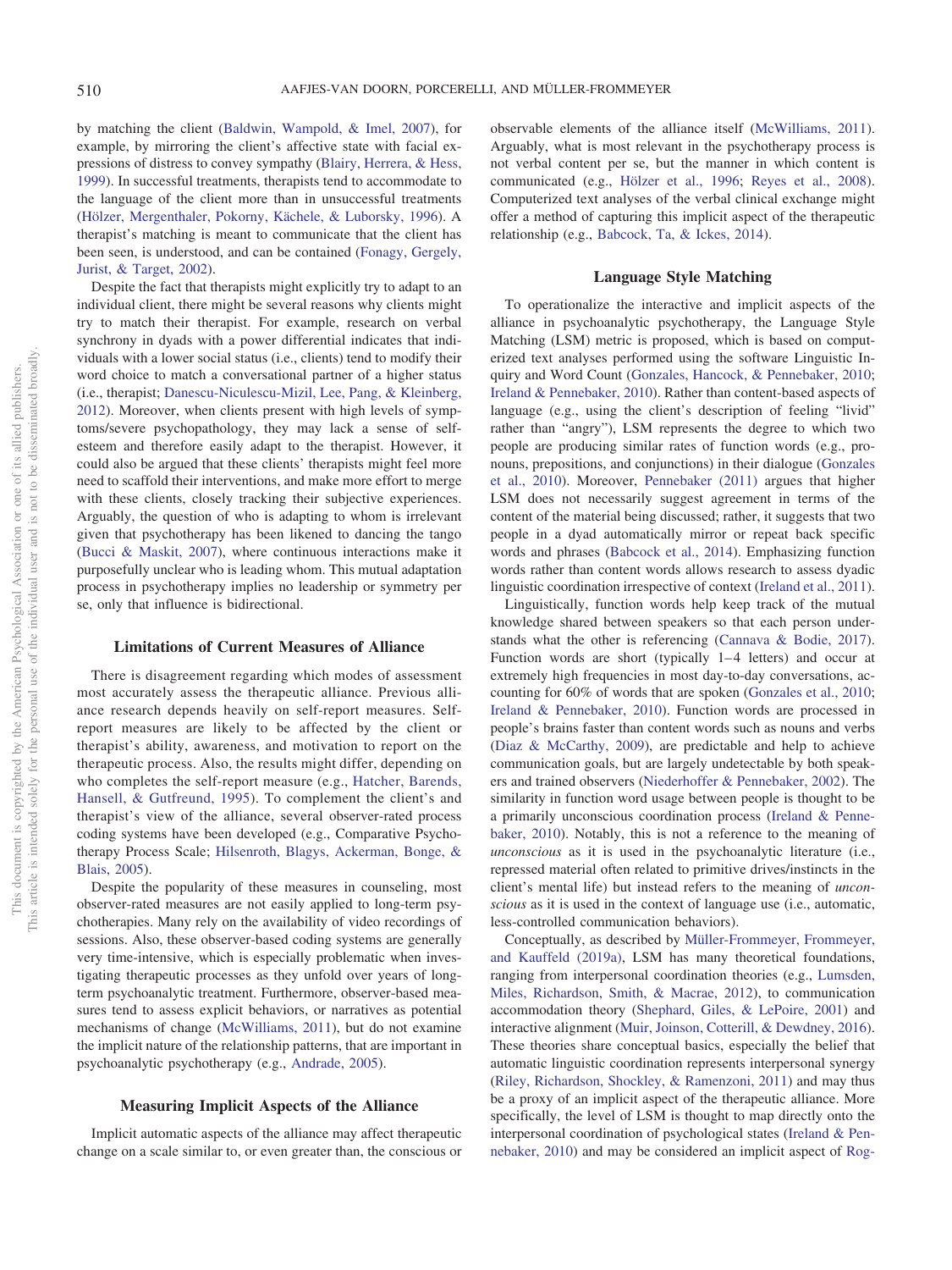[ers' \(1957\)](#page-12-17) therapeutic relationship quality of congruence, important for engaging in genuine contact.

## **Overview of Current Implementations of LSM**

## **LSM in Psychology**

LSM was introduced in studies in the era of social psychology [\(Niederhoffer & Pennebaker, 2002\)](#page-12-0) and was applied to speed dating and relationship maintenance [\(Ireland et al., 2011\)](#page-12-13), predicting the degree of mutual romantic interest in speed dating partners, successful conflict resolution between romantic partners (e.g., [Bowen, Winczewski, & Collins, 2017\)](#page-11-10), relationship stability in dating couples, as well as group cohesiveness in face-to-face communication environments (e.g., [Ireland et al., 2011\)](#page-12-13). There is consistent evidence that LSM increases as two people interact over time. Even in relatively brief interactions, LSM is predictive of relationship outcomes [\(Ireland et al., 2011\)](#page-12-13).

Although most empirical studies on LSM support the idea that linguistic coordination yields positive outcomes (e.g., relationship initiation and stability; [Ireland et al., 2011\)](#page-12-13), other studies provide evidence that LSM is context-sensitive [\(Bowen et al., 2017\)](#page-11-10). Within romantic partners, LSM does not uniformly signal interpersonal rapport (i.e., alliance bond) but instead aids communication by amplifying the positive or negative tone of an interaction [\(Bowen et al., 2017\)](#page-11-10). Similarly, [Babcock et al. \(2014\)](#page-11-6) found that LSM was highest in conversations when members talked about other people (using third-person pronouns) and were more disinclined to talk to each other. Moreover, studies have shown that linguistic coordination is context-sensitive, adaptive, and not always linked to positive outcomes (e.g., [Fusaroli et al., 2012\)](#page-11-11). Building on these empirical findings of linguistic behavior, [Fusa](#page-11-12)[roli, Ra˛czaszek-Leonardi, and Tylén \(2014\)](#page-11-12) outlined a dynamic framework for studying dialog based on the notion of interpersonal synergy, and suggested that speakers develop linguistic patterns of stable interactions to fit the direct goals of the situation (i.e., good rapport, solution of a problem) through context-sensitive alignment and complementary dynamics. In other words, people take turns in speaking, contribute to each others' perspectives, and develop routines to effectively structure the interaction. Considering this more nuanced context-sensitive perspective, the successful coordination of function words likely reflects a common understanding of the conversational topic and a shared social knowledge [\(Meyer & Bock, 1999\)](#page-12-18). Therefore, in this article, LSM is conceptualized as *interpersonal synergy*; an implicit linguistic coordination aimed at achieving a common goal.

# **LSM in Psychotherapy**

Although LSM has often been researched in the context of everyday conversations (established benchmarks for low and high LSM are .60 and. 85, respectively; [Cannava & Bodie, 2017\)](#page-11-8), little is known about the levels of LSM in psychotherapy. To date, two initial studies applied LSM to the psychotherapy context. First, [Lord, Sheng, Imel, Baer, and Atkins \(2015\)](#page-12-19) examined LSM in individual psychotherapy training sessions. They analyzed 122 transcripts of 20-min motivational interviewing training sessions with standardized clients who portrayed a recently referred client with a substance use problem. Lord and colleagues found that training sessions in which the therapists were rated as high in empathy showed higher levels of overall LSM  $(M = .52)$  than those that were rated as low in empathy  $(M = .42)$ . Second, [Borelli](#page-11-13) [et al. \(2019\)](#page-11-13) examined the trajectory of LSM across a 12-session manualized psychodynamic therapy for seven substancedependent mothers. They measured overall LSM in four of the 12 sessions and reported an average LSM of  $.89$  ( $SD = .02$ ), which remained consistent throughout the early and middle sessions, and decreased from Session 9 to Session 11 ( $M = .88$ ,  $SD = .02$ ). Further, lower early LSM in these therapist–client dyads predicted greater posttreatment psychiatric distress. After controlling for clients' pretreatment psychiatric distress and therapist, LSM mediated the association between clients' pretreatment relational problems and posttreatment psychiatric distress. These two preliminary applications of LSM suggest that more empathetic therapists might match their language style to their clients to a larger extent, and that LSM might reflect a relationship quality in psychotherapy, which is important for posttreatment symptom reduction.

# **Practical Guidelines in the Application of LSM in Psychotherapy**

To complement these two preliminary studies that applied LSM to single training sessions [\(Lord et al., 2015\)](#page-12-19) and brief 12-session manualized treatments [\(Borelli et al., 2019\)](#page-11-13), this article provides two empirical examples of the application of LSM in long-term psychoanalytic treatments. First, LSM is applied to a psychoanalytic treatment sample of 140 sessions of seven long-term treatments. Then, its clinical usefulness is reported in a case study in relation to alliance and outcome measurements.

## **LSM at Session Level**

Following the editing process, client and therapist texts for each session were examined with the LIWC software [\(Pennebaker,](#page-12-20) [Booth, & Francis, 2007\)](#page-12-20). The LIWC2015 software and the LIWC2015 Operator's Manual are published by Pennebaker Conglomerates, Inc., Austin, Texas. The software comes with a single application file for either Windows or Macintosh, and an unlimited academic license for this program costs \$89.95 (see website [http://](http://liwc.wpengine.com/) [liwc.wpengine.com/\)](http://liwc.wpengine.com/). The software calculates a percentage of total words in a text that fall into 70 different, nonexclusive word categories, including nine function-word categories that are used in the calculation of the LSM metric [\(Niederhoffer & Pennebaker,](#page-12-0) [2002\)](#page-12-0): auxiliary verbs (e.g., might, would), articles (e.g., the, a, an), common adverbs (e.g., always, naturally), personal pronouns (e.g., I, his, their, you), indefinite impersonal pronouns (e.g., another, someone), prepositions and relative pronouns (e.g., of, which, in), negations (e.g., no, not, never), conjunctions (e.g., and, but, because), and quantifiers (e.g., much, few). After separating the transcripts by speaker, the percentage of function words (i.e., relative score, controlling for differences in the number of words used by each speaker) is calculated for each of the nine function word categories and each therapist and client.

To reach the overall LSM score for each session and each client-therapist dyad, first the absolute value of the difference between proportions for a client and a therapist for each function word category is calculated (|(Function Word Client – Function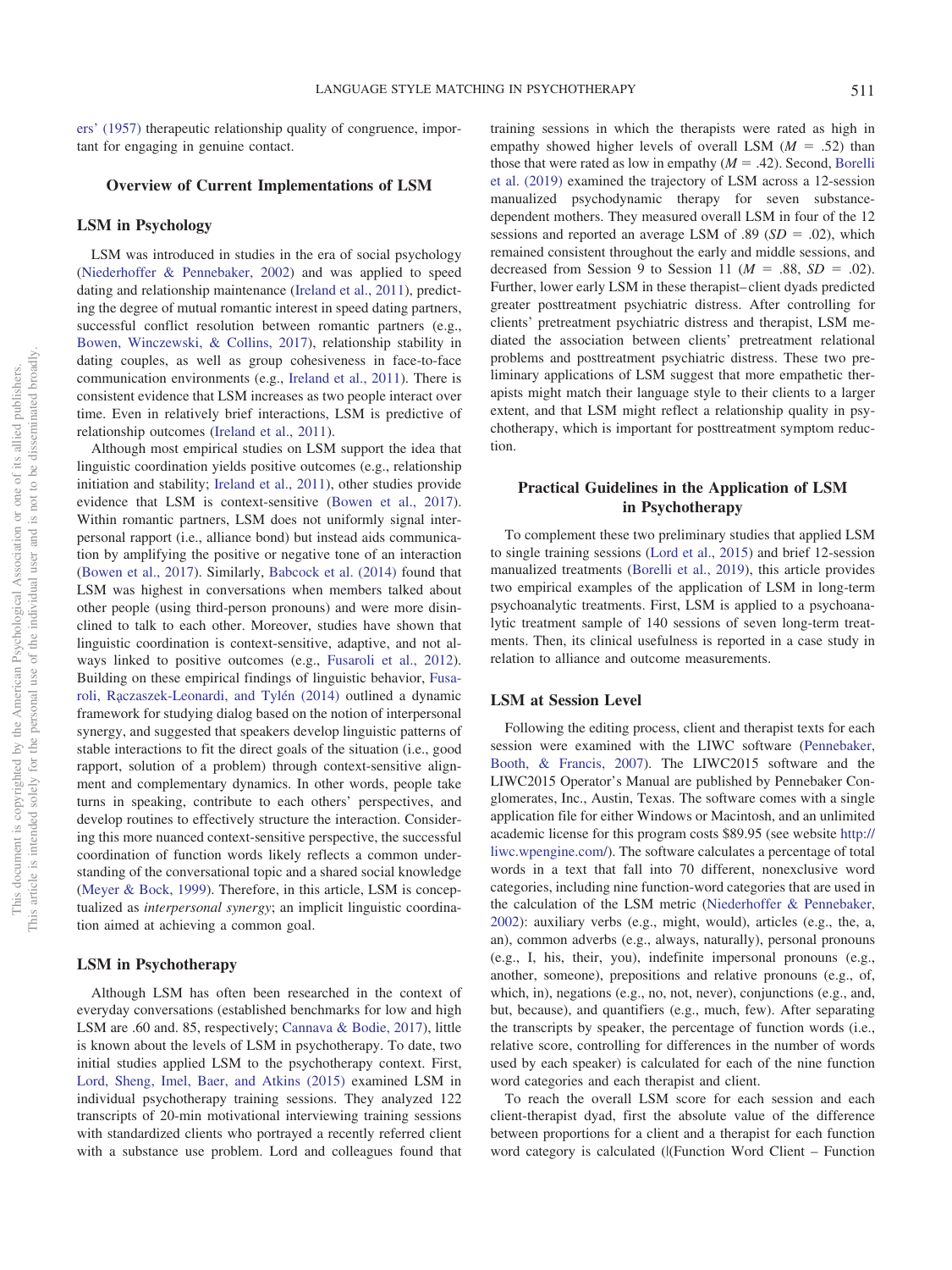Word Therapist)|). This value is then divided by the combined function word category proportion for the dyad (Function Word Client  $+$  Function Word Therapist  $+$  .0001). In the denominator the .0001 is added to prevent empty data sets. This score is standardized by taking the absolute value and subtracting it from 1, yielding a range of 0 to 1, per the following equation:

$$
LSM_{FW} = 1 - \frac{|FW_{Client} - FW_{Therapist}|}{FW_{Client} + FW_{Therapist} + 0.0001}
$$
 (1)

<span id="page-3-0"></span>This calculation is repeated for each of the nine function word categories for each dyad at each of the therapy sessions. The nine category-level LSM scores are then averaged to yield a composite LSM score bounded by 0 and 1, where higher numbers represent greater LSM between client and therapist.

## **LSM at the Level of Speaking-Turns**

The overall LSM metric describe above is fundamentally a dyadic index at the overall conversational level [\(Cannava, 2018\)](#page-11-14). However, in psychotherapy, there is a temporal sequence of many conversational turns within a single session. To assess the temporal reciprocity in LSM, a reciprocal LSM metric has now been developed (rLSM; [Müller-Frommeyer et al., 2019a\)](#page-12-5). Different from the overall LSM metric that captures similarity in the use of function words per session, the reciprocal LSM metric captures the accommodation of function words unfolding over adjacent speakingturns of a conversation [\(Müller-Frommeyer et al., 2019a\)](#page-12-5). Although no empirical studies on reciprocal LSM have been published yet, $<sup>1</sup>$  both overall LSM and reciprocal LSM metrics are</sup> based on the same conceptual underpinnings. The calculation of reciprocal LSM is also based on [Equation 1,](#page-3-0) but applied to each pair of successive speaking-turns throughout a session. As a result, one reciprocal LSM score is obtained for each pair of successive speaking-turns in the session. These scores represent the timeseries of reciprocal LSM within a session. Additionally, scores can be assigned to individual speakers, thereby deriving a time-series for the therapist and a time-series for the client, representing how much the therapist matched the client and vice versa. Reciprocal LSM calculations are performed using the Rscript provided by [Müller-Frommeyer, Frommeyer, and Kauffeld \(2019b\),](#page-12-21) which can be retrieved from [https://osf.io/arxgu/.](https://osf.io/arxgu/) The example in [Table 1](#page-4-0) is an excerpt from a hypothetical psychotherapy transcript that illustrates the use of function words by the therapist (T) and the client (C) as well as their respective levels of reciprocal LSM.

#### **A Treatment Sample**

The levels of overall and reciprocal LSM were calculated for a subsample of seven 20-session treatments from the Psychoanalytic Research Consortium. Per treatment, 20 transcribed sessions were available, reflecting eight early sessions (first year of treatment), four mid sessions (third year of treatment), and eight late-phase sessions (fifth year of treatment). This resulted in a total of 140 examined sessions. The three treatment phases illustrate the change over time and their relation to long-term treatment outcome. The seven treatments were conducted by five American male psychoanalysts. Three clients were women. The treatments averaged 3.6 sessions per week, and the average duration was 653 sessions.

The overall goals were twofold: First, to examine the degree to which psychoanalytic treatments foster interpersonal synergy, according to the level of LSM, as this is manifest within and between sessions in the early, middle, and late phase of treatment. Second, to assess whether and how the level of overall and reciprocal LSM predicts treatment outcomes. Given the uniquely intimate nature of the therapeutic relationship, LSM levels were expected to be in a similar range as the previously published LSM levels of sessions of psychotherapy (training), and interactions between romantic partners and friends (H1). Considering the expected alliance fluctuations between and within sessions indicated by theories of change (e.g., cyclical nature of the therapeutic discourse; [Mc-](#page-12-22)[Carthy, Mergenthaler, Schneider, & Grenyer, 2011\)](#page-12-22) and recent empirical studies [\(Eubanks, Muran, & Safran, 2018\)](#page-11-15), it was hypothesized that overall LSM and reciprocal LSM would show a nonlinear pattern over time (H2). Moreover, because therapists try to build alliance by matching the client, it was expected that therapists adapt more to their clients than vice versa. Reciprocal LSM dynamics of speaking-turns were thus expected to show that therapist's language style would follow the client's language style (H3). Based on the alliance-psychotherapy outcome literature, both LSM metrics were expected to be negatively related with symptom severity (H4), and both LSM metrics at early phase were expected to be positively related to symptom reduction, and improved global functioning (H5).

## **Preparations**

For this subsample of 140 sessions, confidentialized transcripts were already available. To calculate function word usage within the therapeutic dyad, transcripts of therapy sessions were segmented by speaker, separating therapist utterances from client utterances into separate documents. Then, the two text files of each verbatim transcript per session were manually edited according to the guidelines put forth by Pennebaker and colleagues in the Linguistic Inquiry and Word Count (LIWC) coding Manual [\(Pen](#page-12-23)[nebaker, Booth, et al., 2015;](#page-12-23) [Pennebaker, Boyd, Jordan, & Black](#page-12-24)[burn, 2015;](#page-12-24) see [Supplemental Material A](http://dx.doi.org/10.1037/cou0000433.supp) in the online supplemental materials). For example, filler words (e.g., "like") and nonfluencies (e.g., "um") are marked so that they would be treated as fillers rather than as content words. The transcript editing of the 140 transcripts took a total of 210 hr (1.5 hr per 45-min session) and was split between two research assistants, who spent seven hours per week on transcript editing for the duration of the semester (15 weeks).

## **LSM Data Analyses**

The distribution of overall and reciprocal LSM data was explored in SPSS. The use of an existing dataset and computerized codings meant that there were no missing data. Because of the exploratory nature of this pilot study of seven treatments, the

<sup>&</sup>lt;sup>1</sup> [Müller-Frommeyer et al. \(2019a\)](#page-12-5) describe a median reciprocal LSM score of .2 and median overall LSM score of .8 for speech turns between Romeo and Benvolio, taken from William Shakespeare's (1597) tragedy *Romeo and Juliet*. They suggest that the current benchmarks for low  $(LSM = .60)$  and high  $(LSM = .85)$  LSM [\(Cannava & Bodie, 2017\)](#page-11-8) are not adequate when using the reciprocal LSM metric.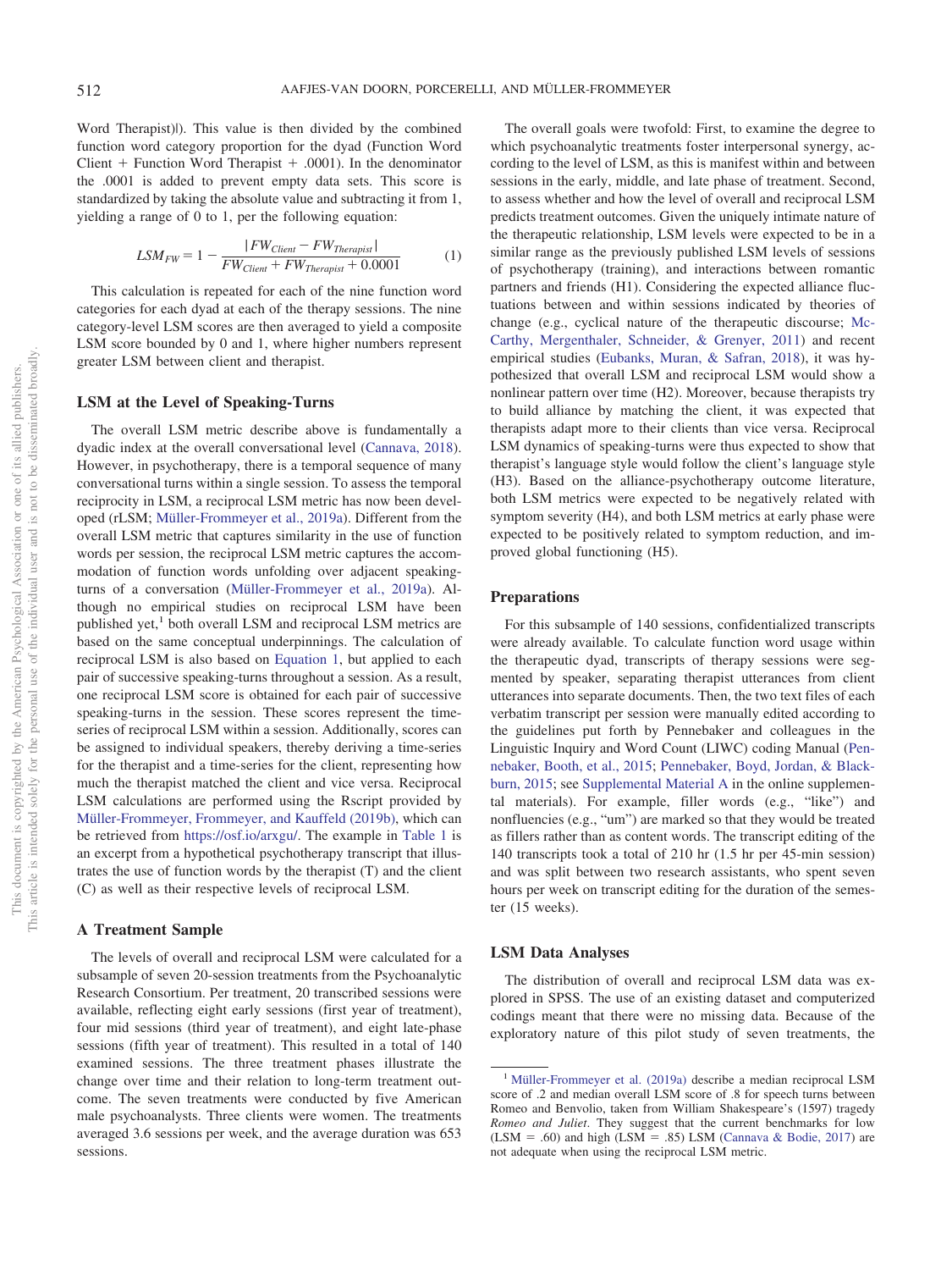<span id="page-4-0"></span>

| Table 1                                                                                                           |  |  |  |
|-------------------------------------------------------------------------------------------------------------------|--|--|--|
| Illustration of Function Word Use and Reciprocal LSM Calculations in an Excerpt of a Client–Therapist Interaction |  |  |  |

| Speaker    | Statement                                                                                                                                                                                                         | Function words $(\% )$ | rLSM |
|------------|-------------------------------------------------------------------------------------------------------------------------------------------------------------------------------------------------------------------|------------------------|------|
|            | How is it going?                                                                                                                                                                                                  | 75                     |      |
|            | Well, kind of a mess.                                                                                                                                                                                             | 50                     | .80  |
|            | Kind of a mess, alright, so let us check in with that.                                                                                                                                                            | 64                     | .88  |
|            | Well, something happened.                                                                                                                                                                                         | 67                     | .98  |
|            | What happened?                                                                                                                                                                                                    | 50                     | .86  |
| $\sqrt{ }$ | I was in a relationship that ended on Friday.                                                                                                                                                                     | 67                     | .86  |
|            | Ah, I am so sorry ah, ok.                                                                                                                                                                                         | 43                     | .78  |
| C          | I was like in a major depressed, got off work Monday, and I could not get out of bed,<br>and have not eaten in three days and lost weight, you know, slowly getting better but<br>but it is still in a bad place. | 58                     | .85  |
| $M$ rLSM   |                                                                                                                                                                                                                   |                        | .86  |

Note. LSM = language style matching; rLSM = reciprocal LSM. Function words are written in italics. Calculations across speaking-turns in this example are based on the rLSM metric by [Müller-Frommeyer et al. \(2019a\).](#page-12-5) The *M* rLSM score reflects the mean of the reported reciprocal LSM calculations.

reported LSM analyses are provided as a simple demonstrative illustration of the application of the method and will need further replication in larger scale research studies.

To address the first, second, and third research question on the levels of LSM and LSM change over the course of therapy, rLSM was calculated per client and therapist speaking-turn, and overall LSM was calculated per session and during early, mid, and late sessions. The speaking-turns were averaged per session, and sessions were averaged per treatment phase and over treatment. Reciprocal LSM analyses were based on ore than 14,000 observations of speaking-turns in 140 sessions within the seven treatments. A linear mixed-effect model was applied to indicate temporal sequences within and between sessions as well as dynamics between therapist and client over time. Prior to analysis, equally sized means were created for early, middle, and late rLSM within each session. To do so, the overall amount of speaking-turns was divided by three and the mean of the first six speaking-turns in each phase was calculated. Linear mixed-effects models were used to analyze the effect of time (early, middle, and late within and between sessions) on rLSM, addressing the nesting of speakingturns, within sessions, within treatments. For the within-session analyses, session and treatment were included as random effects. For the between-session analyses, treatment was included as random effect. First a linear model and then a quadratic model was tested. Maximum random effect structure was used [\(Barr, 2013\)](#page-11-16). The analysis was performed in R [\(R Development Core Team,](#page-12-25) [2016\)](#page-12-25), using the lme4 library [\(Bates, Maechler, Bolker, & Walker,](#page-11-17) [2015\)](#page-11-17).

The fourth and fifth research question (whether and how the level or change of LSM relates to psychopathology and treatment outcome) were examined by correlating overall and reciprocal LSM with early treatment symptom levels and treatment change. Outcome measures were (a) Global Assessment of Functioning (GAF; Axis V of the *Diagnostic and Statistical Manual of Mental Disorders*, fourth edition, text revision [*DSM–IV–TR*]; [American](#page-11-18) [Psychiatric Association, 2000\)](#page-11-18), a measure of a client's overall functioning designed to track clinical progress, and (b) Personality Health Index (PHI; [Waldron et al., 2011\)](#page-13-1), a measure of a client's psychological health-sickness, based upon a normative sample of clients in psychoanalysis, derived from the Shedler-Westen Assessment Procedure (SWAP-200; [Shedler & Westen, 1998,](#page-13-2) [2007\)](#page-13-3).

Both outcome measures were rated by trained observers on eight early sessions at the beginning of treatment (year 1) and on eight late sessions at the end of treatment (year 5). Change scores between the early and late rating of both PHI and GAF scales were calculated. Six clients showed significant improvement on the PHI and four of the seven clients showed significant improvement on the GAF, measured at the early (eight sessions year one) and late phase (eight sessions year 5) in treatment.

#### **Findings Between Sessions**

Word count for the clients in the seven treatments ranged from 449 to 11,767 per session ( $M = 4,255$ ,  $SD = 1,444$ ), and word count for the therapists ranged from 30 to 7,290 per session  $(M =$ 1,096,  $SD = 1,070$ ). The LSM data for the 140 sessions were not normally distributed, so nonparametric tests were used. In line with the LSM metric based on relative use of function words (% of total word count per speaker), LSM per session was significantly related to client word count  $(r_s[140] = .33, p < .001)$  and therapist word count  $(r_s[140] = .41, p < .001)$ , with more verbal speech of each speaker showing higher similarity of language style, but not related to overall session word count  $(r_s[140] = -.09, p = .86)$ .

The mean overall LSM for the treatment across the sample was  $M = .84$  (*SD* = .07) and ranged from .51 to .91. This range was just outside the provided low and high overall LSM benchmarks (.60 and .85, respectively) and similar to the published data on overall LSM2 (e.g., .51 for instant messaging and .90 for conversations among romantic partners) and comparable with values reported in the previous psychotherapy samples [\(Borelli et al.,](#page-11-13) [2019;](#page-11-13) [Lord et al., 2015\)](#page-12-19). Throughout the treatments, the level of overall LSM per session appeared to remain stable, from early phase ( $M = .84$ ;  $SD = .04$ ; range = .79–.90), mid phase ( $M = .84$ ;  $SD = .06$ , range = .76–.91), to late phase ( $M = .84$ ;  $SD = .04$ ,  $range = .78 - .90$ ). The overall LSM session-by-session scores for the eight early phase, four midphase, and eight late-phase indicated

<sup>2</sup> Published data on LSM show that average scores in nontherapeutic settings range from .51 ( $SD = .05$ ) for instant messaging chatting, .90  $(SD = .07)$  for written correspondence, .70  $(SD = .10)$  for poetry, .90  $(SD = .07)$  for spoken conversations among romantic partners, and .72  $(SD = .07)$  for online writing assignments.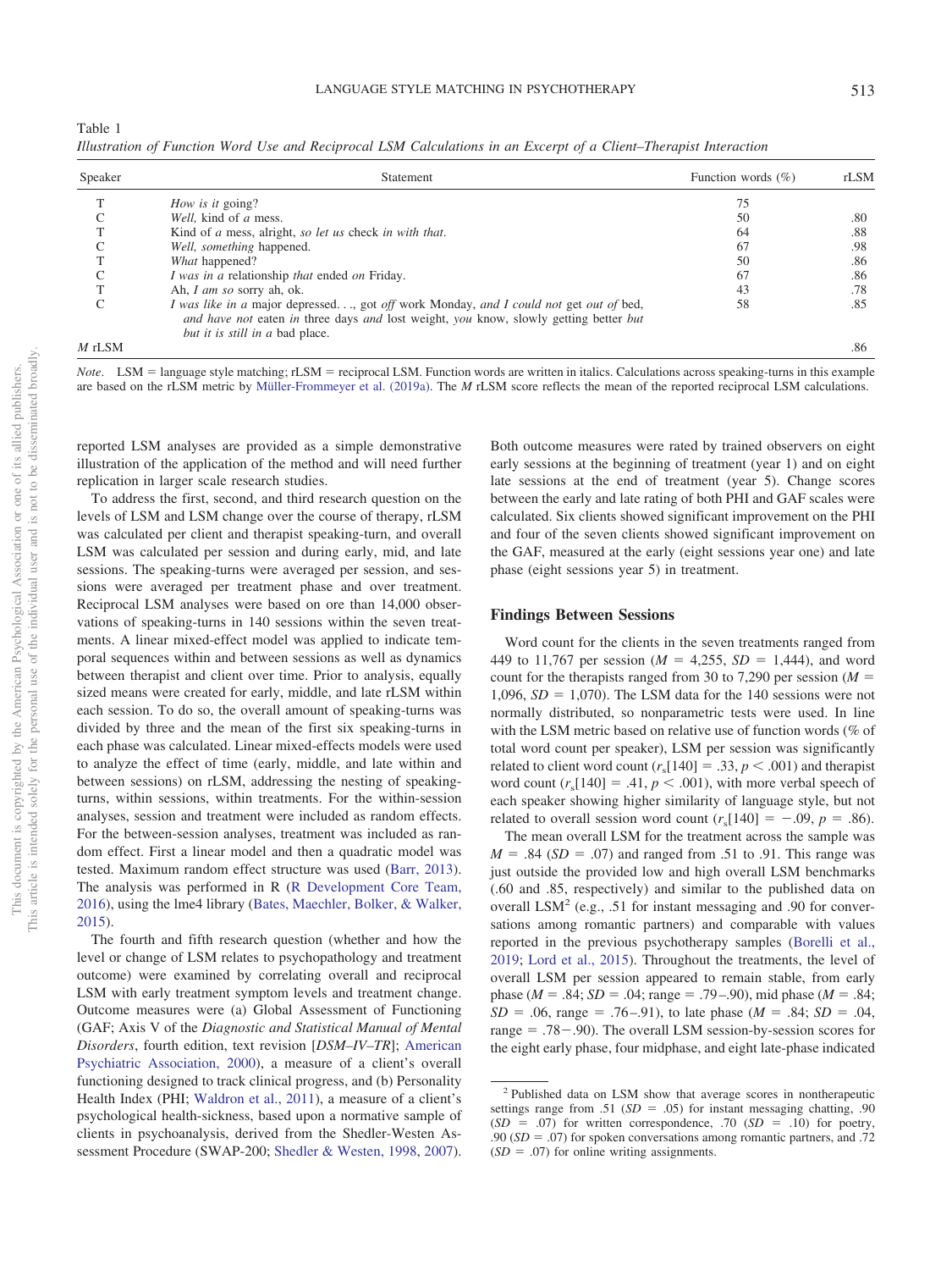different pathways of change for the seven clients. See [Figure 1](#page-5-0) for a graph with individual trajectories of overall LSM per session for each of the seven clients over time.

## **Findings Within Sessions**

The within-session variability and temporal dynamics of LSM per speaking-turn were examined with the reciprocal LSM metric. The mean reciprocal LSM across the sample was  $M = .48$  (*SD* = .05) and ranged from .38 to .54. The rLSM data were not normally distributed (skewness and kurtosis more than twice the standard error).

For within-session trajectories of change in the treatment sample, first a linear model was tested then a quadratic model was tested. No linear trends  $(B = -.004, SE = .008, t = -0.50, p =$ .62) or quadratic trends  $(B = -.2.355, SE = 2.032, t = -.012,$  $p = .99$ ) within session were identified. For the between-session trajectories, first a linear model was tested  $(B = -.016, SE = .006,$  $t = -2.75$ ,  $p < .05$ ), then a quadratic model was tested  $(B = -.004, SE = .002, t = -2.44, p = .05)$ , indicating that the trajectories of time between sessions followed a negative (high– low) linear pattern over time.

Examining the individual reciprocal LSM trajectories for the seven clients in the treatment sample, results showed that the therapists' level of rLSM were significantly lower than the clients' level of rLSM within sessions  $(B = -.004, SE = .004, t = -9.73,$  $p < .001$ ), as well as between sessions ( $B = -.109$ ,  $SE = .023$ ,  $t = -4.60, p < .01$ ). This suggests that clients followed their therapist's language style. [Figure 2](#page-6-0) illustrates the trajectory of reciprocal LSM within an early, mid and late phase session from a case from the treatment sample.

# **Findings in Relation to Symptoms**

Early LSM appeared to be positively associated with change on the PHI  $(r_s[7] = .86)$  and on the GAF  $(r_s[7] = .83)$ , but not with early treatment functioning (PHI  $r_s$ [7] = -.34; GAF

 $r_s$ [7] = -.71). Overall treatment LSM was not related to healthy functioning early in treatment (PHI  $r_s$ [7] = -.29) or PHI change over treatment  $(r_s[7] = .68)$ , and appeared to be negatively associated with GAF early in treatment  $(r_s[7] = -.86)$  and positively associated with GAF change  $(r_s[7] = .78)$ . In contrast to our hypothesis, this would indicate higher levels of function word similarity in dyads with clients with lower global functioning, and those who show more improvement over treatment.

Mean reciprocal LSM early in treatment did not appear to be correlated with client functioning on the GAF  $(r_s[T] = -.04)$  but negatively related with healthy functioning on the PHI  $(r_s[7] = -.67)$  early in treatment. Reciprocal LSM early in treatment appeared to be unrelated to change in functioning (GAF  $r_s[7] = -.02$ ; PHI  $r_s[7] = .21$ ). Different from the overall LSM findings, mean reciprocal LSM over treatment also did not appear to be related to client functioning early in treatment (PHI  $r_s$ [7] = -.40; GAF  $r_s$ [7] = .50) or change on the PHI  $(r_s[7] = -.29)$  or the GAF  $(r_s[7] = -.56)$ . For a visual inspection of the correlations scatterplots are provided in [Supplemental Ma](http://dx.doi.org/10.1037/cou0000433.supp)[terial B](http://dx.doi.org/10.1037/cou0000433.supp) in the online supplemental materials.

In sum, in this treatment sample, early overall LSM appeared to be positively related to change in client functioning over treatment (on the PHI and GAF). Overall treatment levels of LSM appeared to be negatively related to levels of functioning on the GAF in these same early sessions but positively related to change in GAF. Notably, given the very small treatment sample  $(N = 7$  clients), indications of associations between variables are only exploratory in nature and need to be replicated in statistical analyses of larger samples before they can be interpreted with confidence.

## **A Demonstration of the Clinical Usefulness of LSM**

## **Case Study**

To demonstrate the clinical usefulness of the LSM approach in psychotherapy, the psychoanalytic treatment of Mr. A will be



<span id="page-5-0"></span>*Figure 1.* Individual trajectories of language style matching (LSM) per session for each of the seven clients over time. See the online article for the color version of this figure.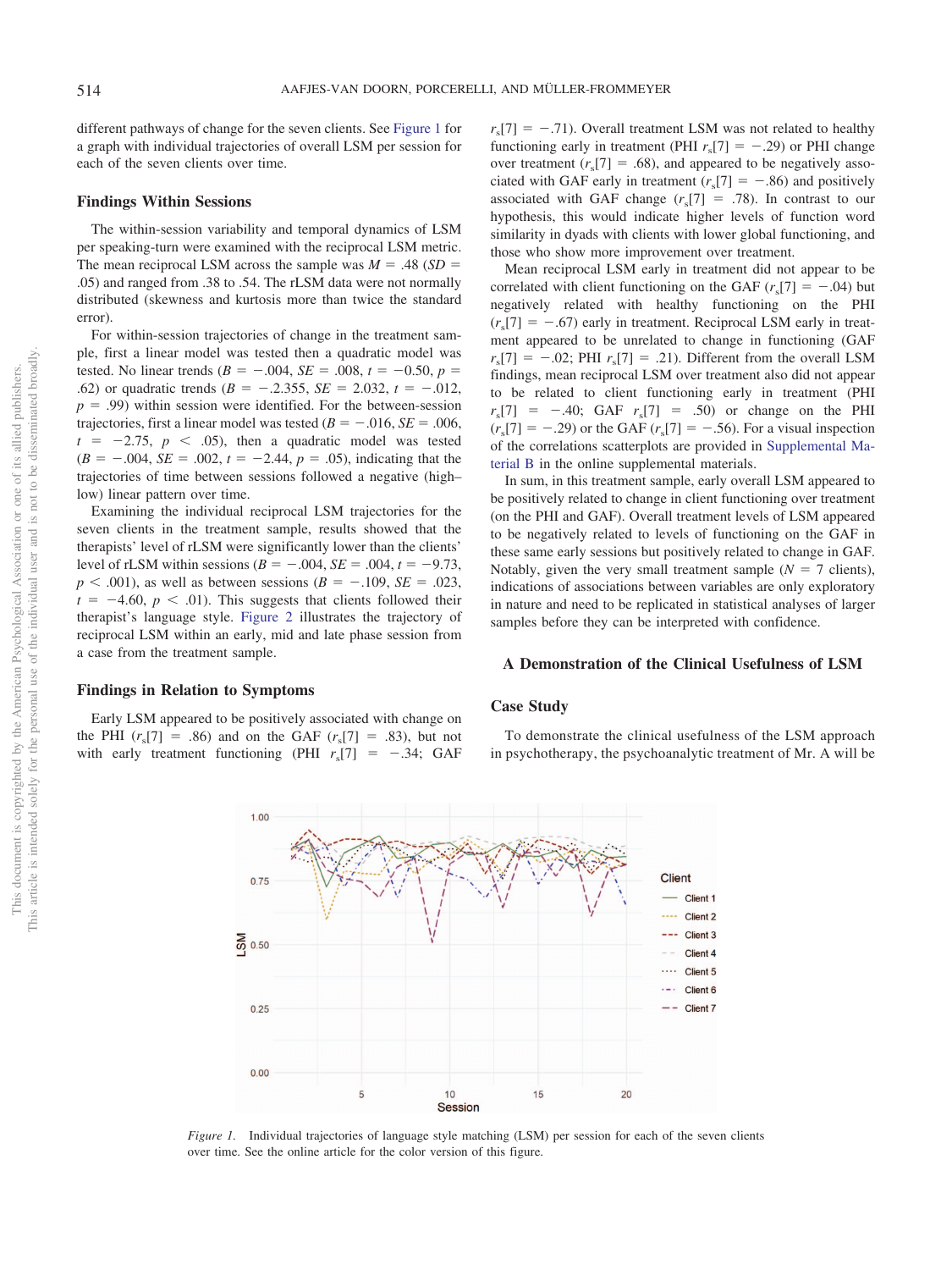

<span id="page-6-0"></span>*Figure 2.* Trajectories of reciprocal language style matching (LSM) in the first 10 speaking-turns from a session in the early-phase, middle-phase and late-phase of a treatment. rLSM = reciprocal LSM.

reported (see [Porcerelli, Dauphin, Ablon, Leitman, & Bambery,](#page-12-26) [2007\)](#page-12-26). In this 5-year treatment of a 50-year-old male (Mr. A) diagnosed with an avoidant personality disorder (AVPD), different aspects of the therapeutic alliance (observer-rated working alliance by way of agreement of task, goals, and bond and computerized assessment of LSM) were triangulated, in relation

to treatment outcome. In addition to meeting criteria for AVPD, Mr. A reported significant psychological distress, object relations pathology, and moderately severe interpersonal impairment at intake. At the outcome of treatment and at 1-year follow-up, Mr. A reported clinically significant improvements in personality functioning, symptom severity, and interpersonal functioning. Gains were maintained at 1-year follow-up [\(Porcerelli et al., 2007\)](#page-12-26). Fifteen transcribed audio-recorded sessions (three at the end of each of five treatment years) were available.

This examination of the transcripts of the 15 recorded sessions provides the first systematic case study of interpersonal synergy over the course of a long-term psychoanalytic treatment of AVPD. To assess the construct validity of LSM, the relationship between overall LSM per session was also examined with the corresponding observer-rated alliance scores on the Working Alliance Inventory (WAI). Two independent raters completed the WAI-Observer scale (WAI-O; [Tichenor & Hill, 1989\)](#page-13-4) for each of the 15 available sessions. Then, change in overall LSM and WAI-O was examined over the five treatment years, analyzing three sessions per year (total of 15 sessions). Average scores of the raters were used in further analyses.

As hypothesized for the treatment sample described earlier, the LSM levels in this case study were expected to be in a similar range as previously published LSM levels (H1). A nonlinear sequence of reciprocal LSM was expected within sessions, with a similar pattern of overall LSM throughout treatment over time (H2). Moreover, it was expected that the therapist's language style would follow Mr A's language style (H3). This case study did not allow for examination of the relationship between LSM and psychopathology (H4) or treatment outcome (H5). Given the conceptual convergence of LSM with aspects of the alliance, especially WAI-O goals as proxy of interpersonal synergy, it was hypothesized that the trajectory of change in LSM would be positively related to observer-rated measurements of alliance (WAI-O) for goals, task, and bond (H6).

## **Findings Between Sessions**

As to be expected in psychoanalytic treatment, the client contributed more to the conversations than the therapist. Word count for Mr. A ranged from 1,655 to 3,063 per session ( $M = 2,672$ ,  $SD = 376$ ), whereas the word count for the therapist ranged from 74 to 414 per session ( $M = 185$ ,  $SD = 98$ ). The overall LSM data were normally distributed (skewness & kurtosis less than twice the standard error). The average overall LSM for Mr. A and his therapist throughout the 15 examined sessions was  $.80$  (*SD* =  $.06$ ), ranging from the lowest score of .69 (Session 7, year 3) to the highest score of .89 (Session 8, year 3 and Session 13, year 5). This is in line with previous publications using this overall LSM metric.

Changes in mean WAI-O and overall LSM scores over the five years of treatment (see [Figure 3](#page-7-0) and [4](#page-7-1) for mean WAI-O and overall LSM scores per year) indicate that, unlike the working alliance, which remained relatively stable over time, the level of interpersonal synergy was highest in the first year of treatment (overall  $LSM = .84$ ). In this first year of treatment Mr. A also showed the highest levels of symptom severity and resistance. When Mr. A started to show an improvement in symptoms and general func-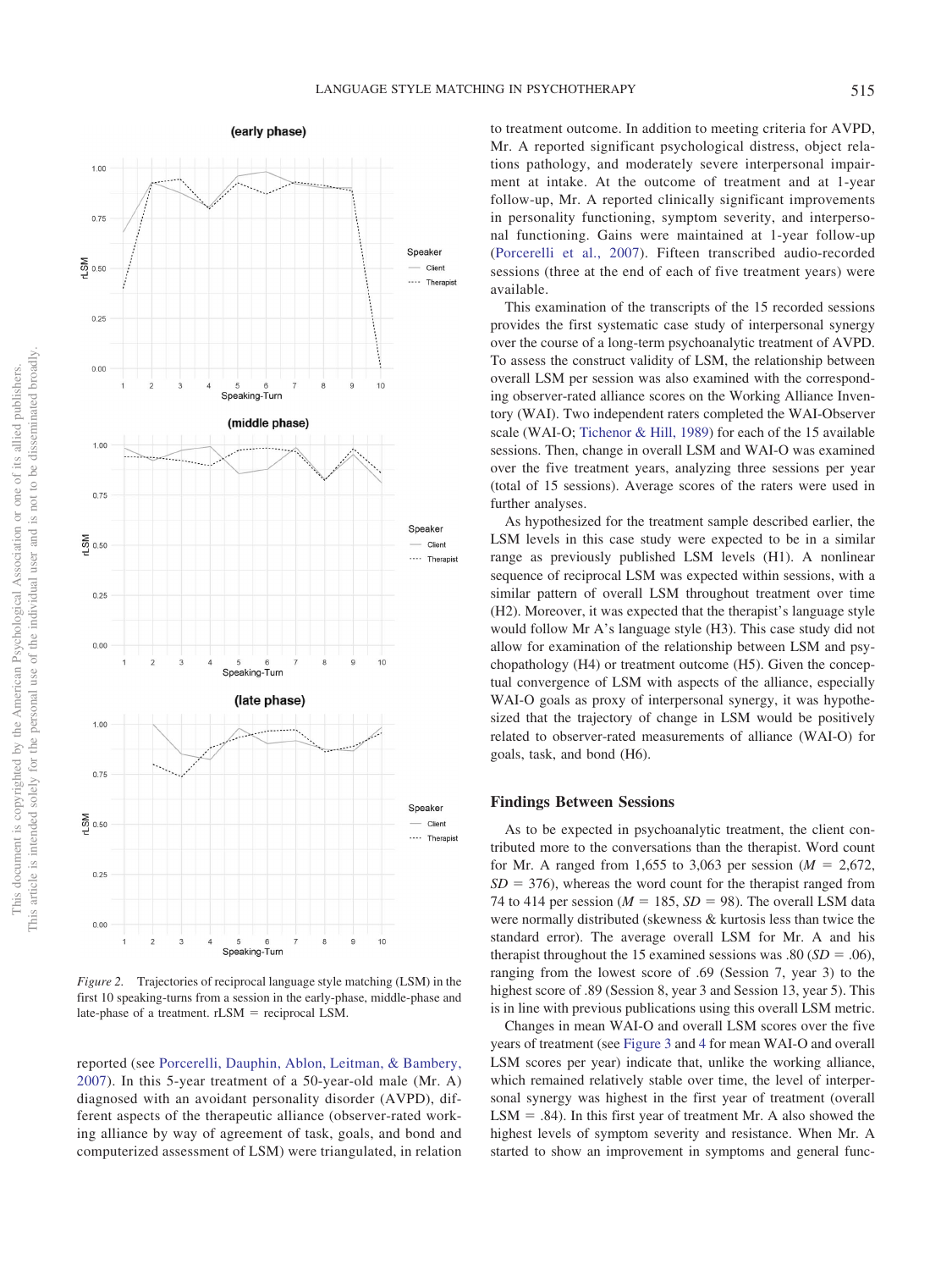

<span id="page-7-0"></span>*Figure 3.* Mean levels of Working Alliance Inventory-Observer (WAI-O) per year of treatment. See the online article for the color version of this figure.

tioning (after the first year), the levels of interpersonal synergy reduced.

Looking at the sessions individually (see [Figure 5](#page-8-0) for overall LSM scores for the 15 sessions, in the five treatment years), the overall LSM levels changed substantially between sessions, ranging from an increase of .20 between Session 7 and 8 and a decrease of .12 between Session 8 and 9. This suggests that there was a lot of variability in overall LSM within the third treatment year, something that did not become apparent when analyzing mean LSM scores per year. It is notable that in Session 7 and 8 change was particularly large for LSM (from .69 to .89; lowest to highest in treatment) and the WAI bond (5.25 to 4.67; highest to lowest in treatment). At this point in the treatment, the topic of the session became more intense, focusing on Mr. A's aggressive impulses and avoidance of his wife instead of his driving phobia. Additionally, the therapist was more inquisitive and directly challenged Mr. A's avoidance behaviors. In other words, the initial supportive tracking of Mr A.'s experience (i.e., building alliance) was replaced by more challenging explicit defense interpretations.

## **Findings Within Sessions**

The mean reciprocal LSM across the 15 sessions was  $M = .51$  $(SD = .05)$  and ranged from .41 to .61. There was an average of  $22.7 (SD = 8.81)$  speaking turns per session. The rLSM data were not normally distributed (skewness and kurtosis more than twice the standard error). For within-session trajectories of change in the case study, session and year were included as random effects. For the between session analysis, year was included as random effect. First a linear model was tested  $(B = .037, SE = .028, t = 1.309,$ 



<span id="page-7-1"></span>*Figure 4.* Overall language style matching (LSM) scores.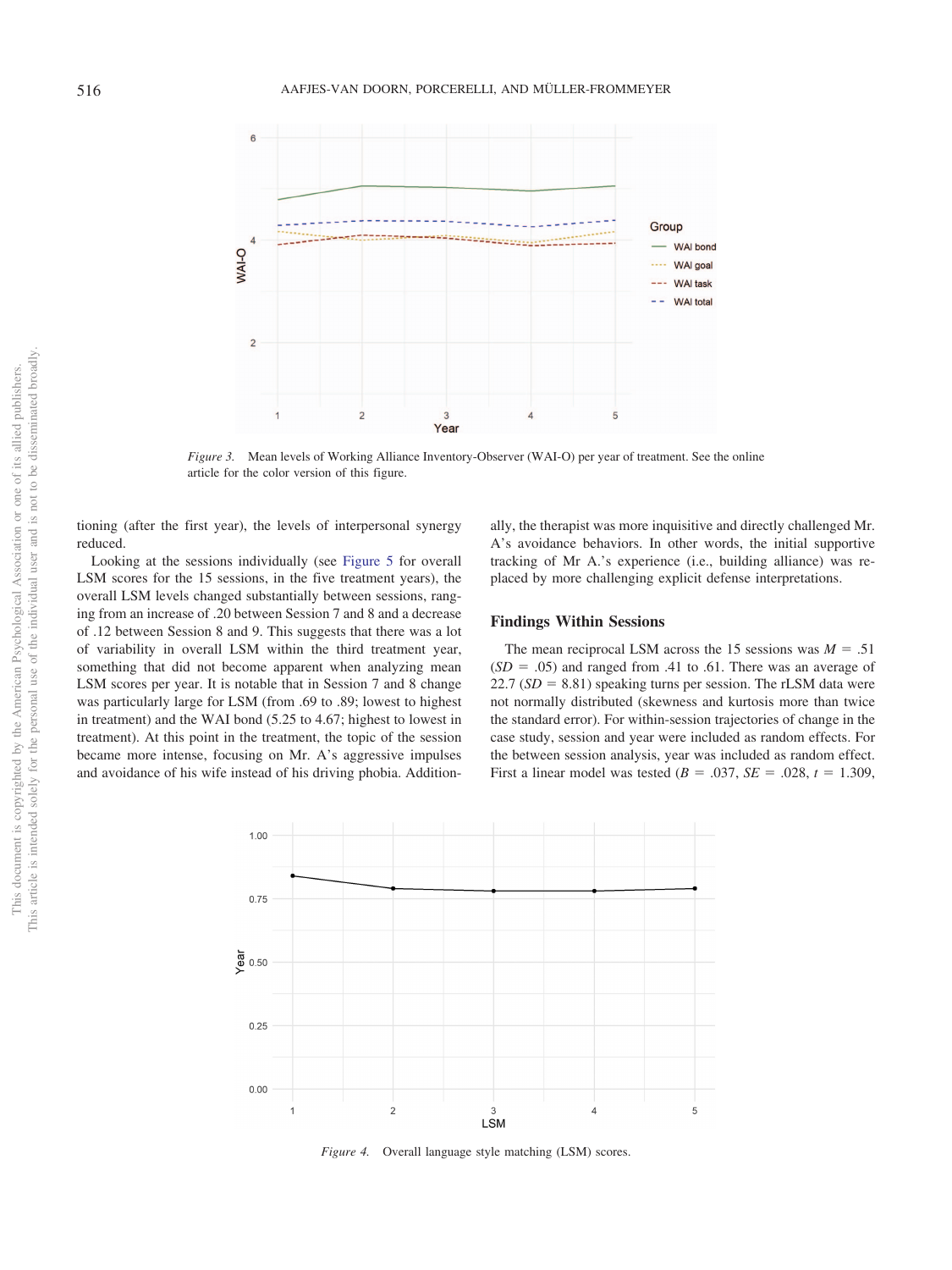

<span id="page-8-0"></span>*Figure 5.* Language style matching (LSM) per session per treatment year.

 $p = .26$ ), then a quadratic model was tested ( $B = .007$ ,  $SE = .007$ ,  $t = .98, p = .37$ ). For the between-session trajectories, first a linear model was tested  $(B = .003, SE = .018, t = .17, p = .88)$ , then a quadratic model was tested  $(B = .0001, SE = .005, t = .02, p =$ .98). No linear or quadratic trends were identified in the data within and between session.

To test the hypothesis that the therapist adapts to the client's language style, the variability of LSM was calculated at the level of speaking-turns using the rLSM metric. For the case study, the therapist's level of rLSM was significantly lower than the client's level of rLSM within sessions  $(B = -.169, SE = .025, t = -6.84,$  $p < .001$ ), as well as between sessions ( $B = -.18$ ,  $SE = .022$ ,  $t = -8.51, p < .001$ ). Thus, as was found in the treatment sample, the client appears to adapt to the therapist within sessions and over treatment. This temporal dynamic might imply that the therapist impacts what the client says throughout the conversation. Even though in these psychoanalytic psychotherapy sessions the therapist only utters very few words, the way in which the therapist speaks seems to highly influence the client's response. It is possible that the therapist, even in a few words, leads the client's response, and thus takes charge of the process in the session in an implicit way. In line with the findings by [Danescu-Niculescu-Mizil](#page-11-3) [et al. \(2012\),](#page-11-3) clients (with a lower perceived social status) appear to modify their word choice to match their therapist (perceived as having a higher status). Moreover, compared with therapists, clients tend to have a higher level of symptoms/psychopathology and lower self-esteem, and therefore might more easily adapt to the therapist. In contrast to [Bucci and Maskit \(2007\)'](#page-11-4)s theory of mutual adaptation, likened to dancing the tango, it appears that in psychoanalytic interactions it is clear who is leading whom, at least with regard to language style.

#### **Findings in Relation to Alliance**

The overall LSM data and the WAI data met the assumption of independent errors. The scatterplot of standardized predicted values (i.e., standardized residuals) showed that the LSM and WAI data met the assumptions of homogeneity of variance and linearity. Tests to see whether the data met the assumption of collinearity indicated that multicollinearity was not a concern (Time and LSM, Tolerance  $= .92$ , variance inflation factor  $= 1.08$ ). It is acknowledged that the following statistical analyses of overall LSM and alliance are based on this sample size of 15 sessions throughout

five treatment years and thus only offer an illustration of the potential of the LSM method. Further replication in larger scale research studies is required before conclusions can be drawn.

When holding time constant, LSM was positively correlated to the WAI-O Goal subscale,  $r = .36$ ,  $p = .21$ , reaching a moderate effect size, albeit not significant. LSM was unrelated to the WAI-O Task subscale,  $r = .01$ ,  $p = .97$ . Contrary to the hypothesis, LSM was negatively correlated to the WAI-O Bond subscale,  $r = -.54$ ,  $p < .05$ , reaching a large effect size. Reciprocal LSM, controlled for time, was also negatively correlated to the WAI-O Bond subscale,  $r = -.61$ ,  $p < .05$ , reaching a large effect size, but not related to the other subscales (all  $p_s > .06$ ). See [Supplemental](http://dx.doi.org/10.1037/cou0000433.supp) [Material B](http://dx.doi.org/10.1037/cou0000433.supp) in the online supplemental materials for scatterplots of all correlations.

These preliminary indications of a positive relationship between overall LSM and WAI-O Goal combined with the negative relationship between overall and reciprocal LSM with WAI-O Bond may suggest that clients with AVPD are more comfortable with working toward agreed-on goals in psychoanalysis than they are acknowledging a deepening of the relationship (bond) with the therapist. In other words, the WAI-O Task and goal subscale may tap into efforts by therapist and client to agree, showing a positive correlation with LSM, whereas WAI-O Bond might reflect the relative ease and comfort of the session experience, which is negatively related to the hard work and effort of reaching interpersonal synergy. Thus, different from short interventions where, arguably, alliance building is more explicitly focused on making the client feel happy and comfortable, in long-term psychoanalytic treatments LSM might reflect the initial building of tolerance, before more challenging interpretations and relationship dynamics are worked through.

Possibly, clients with AVPD long for closeness with others but are more comfortable with relating to others in fantasy, because real relationships can be extremely anxiety-provoking for them. It is also possible that in psychoanalysis, a positive correlation between LSM and self-reported working alliance reflects the therapist's automatic efforts to lessen the client's fear/resistance, whereas a negative correlation between LSM and self-reported alliance bond reflects less fear/resistance on the client's part and thus less need for the therapist to provide a sense of safety and similarity. In other words, when a client appears comfortable/high functioning (reflected by a high working alliance-bond), the ther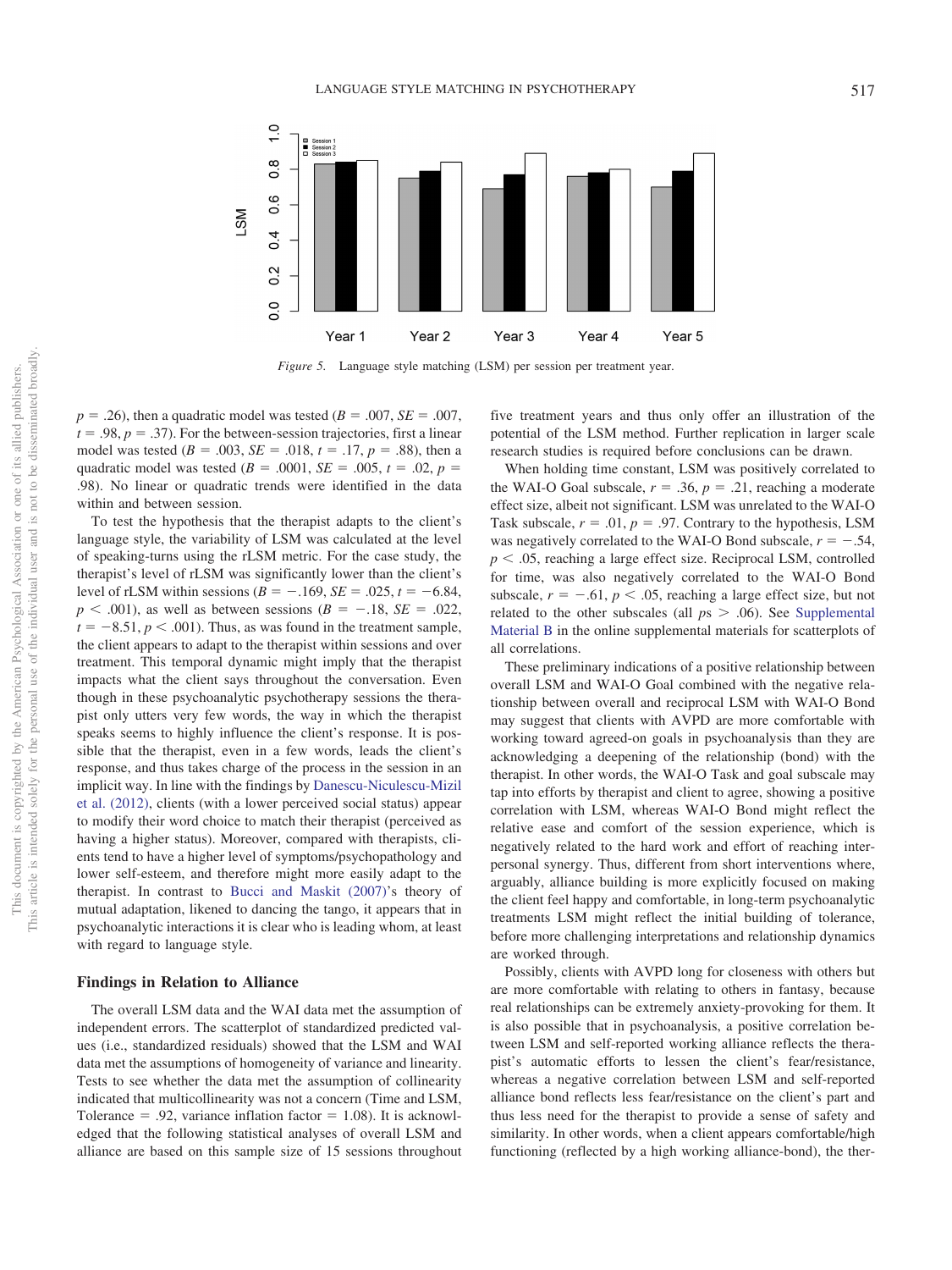apist might be able to offer more challenging interpretations and create a therapeutic dissonance to stimulate change (reflected by lower LSM). Building on the reported case study, future research with larger samples may help to clarify the role of interpersonal synergy as a possible implicit aspect of the alliance during longterm treatment. This case study underscores the need to study multiple domains of client–therapist relating to understand the complexity of change processes and suggests that LSM may tap into a relationship component, not previously captured by ratings on traditional observer-rated measures of working alliance.

Taken together, these two exploratory examples illustrate how interpersonal synergy, according to the level of LSM, may manifest within and between sessions over long-term psychoanalytic treatments and in relation to alliance and treatment outcome. More specifically, the preliminary findings may be summarized as follows:

- 1. The LSM levels appeared to be in similar range as the previously published LSM levels of sessions of psychotherapy (training) and interactions between romantic partners and friends (H1).
- 2. Overall, LSM per session and reciprocal LSM within sessions appeared to remain relatively constant with no linear or quadratic pattern over time, although trajectories among the different therapist–client dyads varied widely. Throughout long-term treatments, a linear high–low sequence of reciprocal LSM indicated that LSM within sessions might reduce over time (H2).
- 3. The temporal dynamic between therapist and client in these preliminary session data indicated that client's language style followed the therapist's language style, implying that clients may adapt to their therapist within sessions as well as over treatment (H3).
- 4. In the treatment sample, LSM seemed to be positively related to symptom severity early in treatment (H4).
- 5. In the treatment sample, early phase overall LSM per session appeared to be positively related to symptom reduction and improved global functioning. Reciprocal LSM was unrelated to psychopathology and treatment outcome (H5).
- 6. In the case study, overall and reciprocal LSM appeared to be negatively related to self-reported alliance bond (H6).

## **Wider Applicability and Common Pitfalls**

# **Applicability of LSM in the Field of Counseling**

In line with [Borelli et al. \(2019\),](#page-11-13) LSM appears to hold promise as a metric of interpersonal synergy, an implicit aspect of the therapeutic alliance. The LSM metric has potential for research and clinical applications. First, the practical advantages of computerized quantitative speech analysis of function words, including its reliability, objectivity, and cost-effectiveness [\(Tausczik & Pen](#page-13-5)[nebaker, 2010\)](#page-13-5), might make it a promising tool for counseling and psychotherapy research. Automated text analysis programs such as LIWC may potentially provide a means of analyzing dyadic dynamics when self-report data cannot be collected. For example, it could be applied as post hoc process analysis on a previously collected sample of therapy transcripts. This means that existing psychotherapy data sets may be analyzed retrospectively, allowing for testing of the LSM construct validity relatively easily.

Second, LSM may be a useful complement to self-report data. The overall and reciprocal LSM metrics may provide a novel way to study some of the more elusive aspects of the therapeutic alliance and the therapeutic process, not captured by self-report measures of attunement, alliance, or empathy or physiological measures of body movements. LSM is unlikely to be influenced consciously and may be too subtle to be perceived by coders; it thus allows examination beyond the verbal content of the interaction to the content-free functional verbal interaction. Nonverbal synchrony has shown to facilitate the working alliance, which in turn promotes the client's emotion-regulatory skills [\(Koole &](#page-12-27) [Tschacher, 2016\)](#page-12-27). This means that the LSM metric could potentially be applied in conjunction with measures of affect experiencing in-session and help elucidate the role of implicit aspects of alliance in affect regulation and tolerance in psychotherapy [\(Håvås](#page-12-4) [et al., 2015\)](#page-12-4).

Third, LSM measurements may allow for useful comparisons between different treatment models. The LSM metrics rely on the ratio of function words relative to general word count per speaker, which means that different types of psychotherapies in which therapists tend to be more or less verbally active (e.g., psychoanalysis vs. CBT) might still result in similar levels of LSM. Once this pan-theoretical LSM metric is validated, it may help to translate intuitive processes that are familiar to psychoanalytic clinicians, into a measurable construct that can be communicated to counselors more broadly. In future, the reciprocal LSM metric could help identify trajectories of relational change over time (either within-session, session-by-session or from early, mid and late phase of treatment), illustrating how meaningful interaction is achieved by speakers on a turn-by-turn basis in different treatment models. LSM may be both predicted by prior relationship experiences and predictive of the quality of future interpersonal processes occurring between therapist and client. Given the consistent relationship between quality of alliance and treatment outcome, future research may explore whether LSM levels in early sessions prove to have significant prognostic value, potentially predicting the self-reported working alliance and eventual treatment outcome, and signaling cases that are unlikely to do well.

If the overall and reciprocal LSM metrics are validated in these research applications, a possible future clinical application lies in improving clinical training programs. Therapists vary substantially in clinical effectiveness, and at least some of these variations are attributable to their different abilities in forming a strong alliance [\(Del Re, Flückiger, Horvath, Symonds, & Wampold, 2012\)](#page-11-19). Whether or not levels of function words are automatically coordinated, it is the therapists' responsibility to notice when they are matched to clients and when they are not. In the future, the LSM metrics might offer a medium in which to provide reliable feedback to counselors regarding their client's ability to match their language style. In this manner, LSM could help counselors to build and strengthen their clinical assessment expertise. The next step could then be to provide alliance trainings, in which tracking LSM is explicitly taught. It should be emphasized, however, that attuned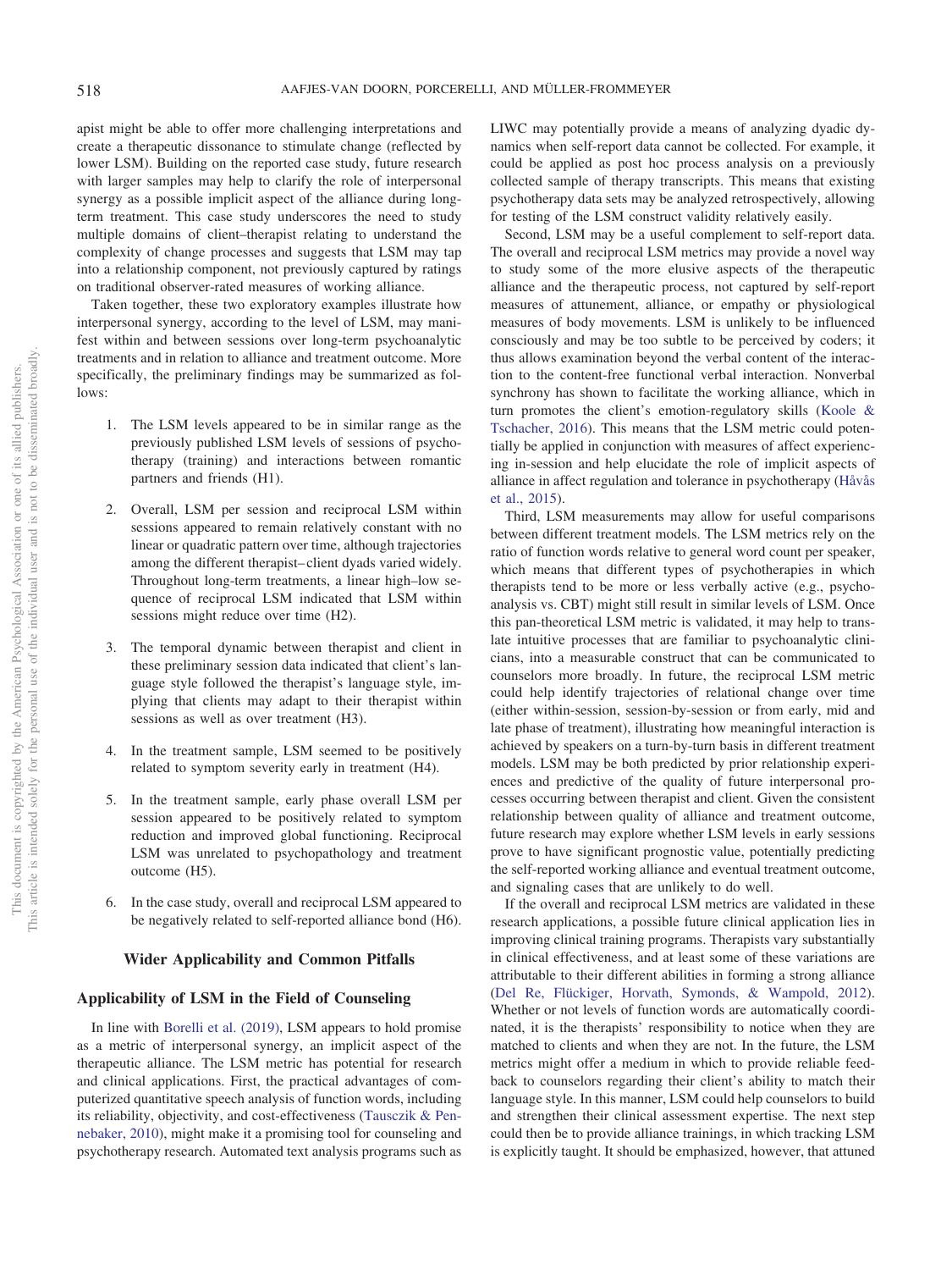responses, especially the implicit ones, reflect essentially an intuitive, spontaneous, and immediate activity and are to a lesser degree driven by cognitive processes. It is thus reasonable to assume that this may limit the extent to which interpersonal synergy can be fully learned [\(Håvås et al., 2015\)](#page-12-4).

# **Avoiding Common Pitfalls in Applying LSM and Interpreting the Findings**

Several potential pitfalls were identified in applying LSM to psychotherapy treatments. As is the case with other text-analysis programs, computerized analysis with the LIWC program offers the option of datamining; exploring the relationships between all 70 possible word categories (different content words, themes and stylistic differences) to search for significant findings, not based on predetermined hypotheses [\(Rasmussen, Malchow-Møller, & An](#page-12-28)[dersen, 2011\)](#page-12-28). Also, the fact that one could potentially run the LIWC program with raw transcripts that are not edited, without an error message, makes it possible to generate invalid results and cut corners that might not be picked up by reviewers or collaborators.

Besides these potential practical pitfalls, there are several other important pitfalls that must be avoided when interpreting the LSM findings. First, the output and interpretation of high LSM scores might be somewhat misleading. If both people use the same percentage of function words, their level of matching is deemed 100%. This implies that a high LSM score can represent people not matching their language style; people can match by not matching. This could be a problem for how LSM is conceptualized, and LSM results are interpreted and how it functions to predict treatment outcomes [\(Müller-Frommeyer et al., 2019a\)](#page-12-5).

A second potential pitfall in interpreting LSM findings is that it currently remains unclear how exactly LSM is related to the operationalized constructs of therapeutic alliance, synchrony and attunement. [Snyder and Silberschatz \(2017\)](#page-13-6) conclude in their validity study that attunement may well be a more specific subcomponent of the therapeutic alliance. Thus, in line with this case study illustration, the next research step should be to test the construct validity of LSM in larger treatment samples. This would help to determine the degree of convergence between LSM and an established measure of the alliance such as the WAI and test whether the LSM metric predicts the alliance and subsequent treatment outcome. Similarly, future research on the WAI and LSM predicting outcome would allow for the testing of the incremental validity of LSM.

A third possible pitfall in interpreting the LSM results is drawing conclusions without having a benchmark for the overall and reciprocal LSM metrics in good and bad outcome treatments. Too few empirical studies have been conducted so far to be conclusive about the meaning of the LSM trajectories, within sessions, and over treatment, and the differences between treatments. Also, it is possible that LSM research that only includes a subsample of segments within sessions or a subsample of sessions within treatment does not validly represent the nonlinear process of interpersonal synergy in therapy. [Mergenthaler \(1996\)'](#page-12-29)s Therapeutic Cycles Model, for example, suggests that gains accumulate throughout treatments and that linguistic change is nonlinear, occurring in one or more cycles per treatment (e.g., [McCarthy et](#page-12-22) [al., 2011\)](#page-12-22). Moreover, the LSM metric does not currently address any cultural/class differences in use of function words, implied by

the fact that not all of the function word categories are available in the dictionaries of all languages.

Like many other new approaches, the application of LSM relies on knowledge from other disciplines, which has been imported into the field of counseling and psychotherapy research only recently. Therefore, little systematic work has been done on the unique issues that arise in the process of integrating LSM in the examination of the client–therapist dyad. It remains unclear to what extent the previous studies conducted in other social sciences offer a relevant benchmark for LSM in psychotherapy. The two published studies [\(Borelli et al., 2019;](#page-11-13) [Lord et al., 2015\)](#page-12-19), together with the two psychoanalytic pilot studies reported in this article, offer an initial key point of reference for future empirical investigation. Based on the initial data reported here, it can be concluded that the [Ireland and Pennebaker \(2010\)](#page-12-11) overall LSM metric only captures a balanced use of function words between two conversational partners rather than dynamic coordination. Hence, in psychotherapy, where conversational dependency is assumed, the new reciprocal LSM metric is arguably most clinically relevant.

# **Remaining Questions and Directions for Future Research**

The LSM metrics may create several unique opportunities in the future for the examination of therapist–client interactions, particularly those aspects which elude conscious awareness of the therapist, client, or outside observer, that nonetheless exert an influence on treatment outcome. First, in larger scale studies, therapist trait and state variables that may influence the level of implicit alliance, such as countertransference and attachment style [\(Mi](#page-12-30)[kulincer & Shaver, 2008\)](#page-12-30), could be examined as moderating factors. Similarly, further research into specific strategies that might change the level of interpersonal synergy in sessions could be important.

Also, given the reported pilot data, clients' levels of function word use early in treatment might reflect their psychopathology. Interpersonal synergy is thus expected to be higher in the treatments of clients with more severe psychopathology. The appropriate separation from the therapist may then be reflected by lower LSM scores at the end of successful treatments. Perhaps clients who are more sensitive to interpersonal rejection (such as clients with personality disorders) might be more sensitive to momentary fluctuations in the therapist's language style, whereas those clients with more robust pretreatment psychological functioning might show less need for interpersonal synergy. The same could be true for therapists. Future large-scale research is needed in which the moderating effect of client psychopathology and therapist factors can be examined.

Moreover, the level or range of function words clients and therapists use might reflect their culture, educational level, and upbringing, more than the dynamic response to the current situation of the conversation. Therefore, researchers should also examine aspects of therapist—client fit (e.g., racial/ethnic/gender matching) in terms of their contribution to LSM. Also, future research is needed to examine how function word usage might differ in different types of discourse within psychotherapy, ranging from concrete language (e.g., symptom descriptions, early memories, dreams, and relationship episodes) to philosophical discourse (e.g., interpretations or insight). In line with expected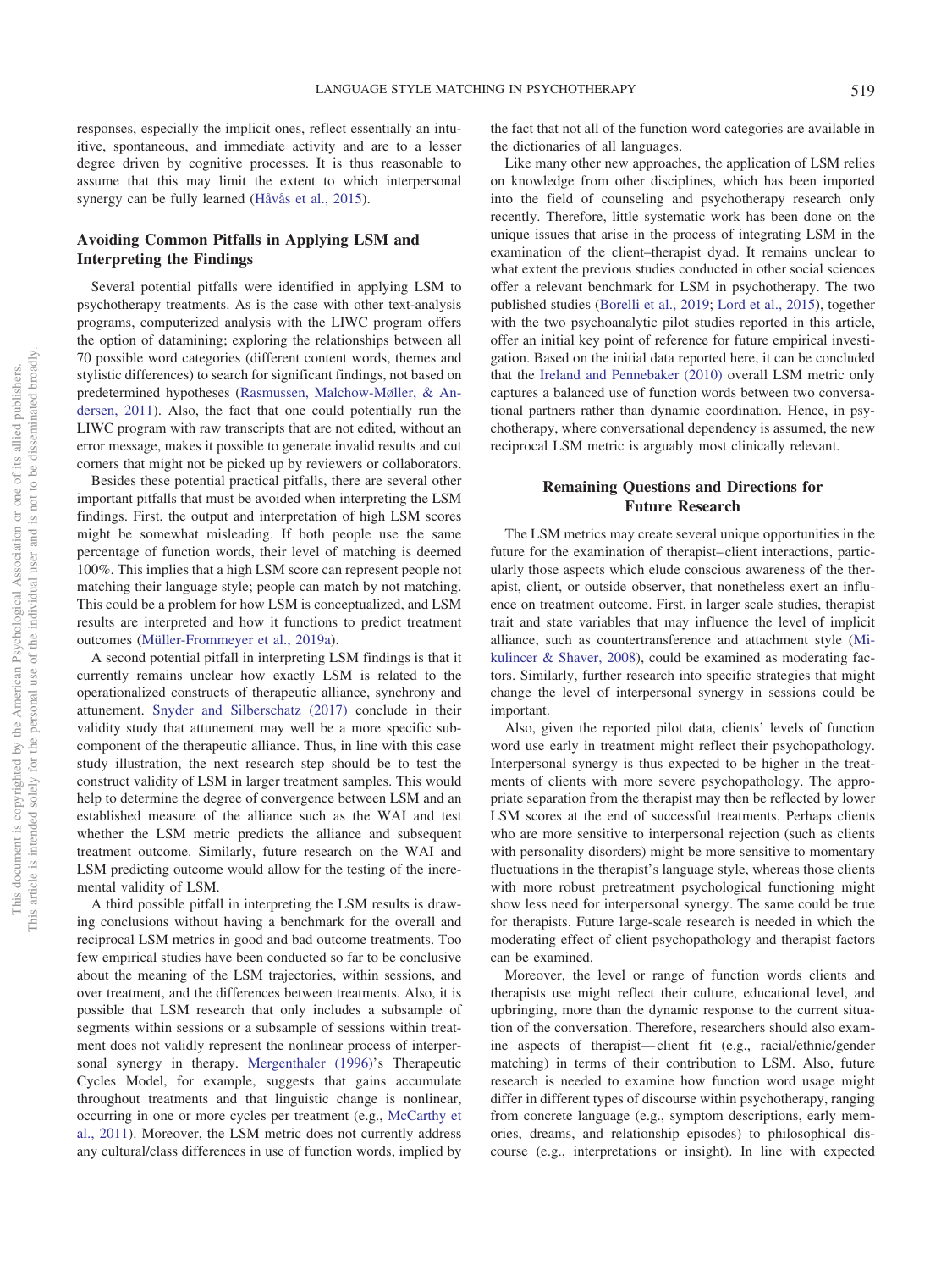differences in alliance between treatment orientations and clients [\(Zilcha-Mano & Errázuriz, 2015\)](#page-13-7), further larger-scale research is warranted that allows for comparisons of levels of LSM between treatments, therapists and clients. This will allow researchers to disentangle trait-like from state-like characteristics of interpersonal synergy.

Furthermore, in future research, it may be useful to adopt a construct validation framework (e.g., [Cronbach & Meehl, 1955\)](#page-11-20) for assessing the overall and reciprocal LSM metrics as a measure of alliance. LSM could, for example, be compared with other computerized programs of language style analysis, such as the Discourse Attributes Analysis Program [\(Bucci & Maskit, 2006\)](#page-11-21). In addition to triangulation with verbal process measures, LSM analysis could be usefully complemented by nonverbal indicators of implicit relational behavior, including acoustic [\(Imel, Steyvers, &](#page-12-31) [Atkins, 2015\)](#page-12-31), vocal rhythm coordination [\(Håvås et al., 2015\)](#page-12-4), movement synchrony [\(Ramseyer & Tschacher, 2011\)](#page-12-32), and physiological measures of heartrate and skin conductance [\(Marci, Ham,](#page-12-33) [Moran, & Orr, 2007\)](#page-12-33). Using these approaches will increase methodological pluralism (e.g., [Barber & Sharpless, 2009\)](#page-11-22) and will help provide a more comprehensive description of the implicit therapeutic process.

In sum, the intention in this article was to describe and test the overall and reciprocal LSM metrics, conceptualized as a proxy of interpersonal synergy, for its potential use in counseling and psychotherapy research. A theoretical framework was provided in which to situate the potential utility of the LSM construct, and hypotheses were explored within a pilot treatment sample and a single case study of long-term psychoanalytic treatment. These two empirical examples illustrate how LSM could yield further insight into the extent to which and mechanisms by which implicit aspects of the alliance, different from observer-rated alliancebond, predict treatment outcome. Future larger-scale research into the relationship between LSM, clients and therapists' variables, as well as LSM differences between treatments over time is warranted.

#### **References**

- <span id="page-11-18"></span>American Psychiatric Association. (2000). *Diagnostic and statistical manual of mental disorders (DSM–IV–TR*). Washington, DC: Author.
- <span id="page-11-5"></span>Andrade, V. M. (2005). Affect and the therapeutic action of psychoanalysis. *The International Journal of Psychoanalysis, 86,* 677–697. [http://](http://dx.doi.org/10.1516/YHJK-63WN-QX6X-KYP2) [dx.doi.org/10.1516/YHJK-63WN-QX6X-KYP2](http://dx.doi.org/10.1516/YHJK-63WN-QX6X-KYP2)
- <span id="page-11-6"></span>Babcock, M. J., Ta, V. P., & Ickes, W. (2014). Latent semantic similarity and language style matching in initial dyadic interactions. *Journal of Language and Social Psychology, 33,* 78–88. [http://dx.doi.org/10.1177/](http://dx.doi.org/10.1177/0261927X13499331) [0261927X13499331](http://dx.doi.org/10.1177/0261927X13499331)
- <span id="page-11-0"></span>Baldwin, S. A., Wampold, B. E., & Imel, Z. E. (2007). Untangling the alliance-outcome correlation: Exploring the relative importance of therapist and patient variability in the alliance. *Journal of Consulting and Clinical Psychology, 75,* 842–852. [http://dx.doi.org/10.1037/0022-006X](http://dx.doi.org/10.1037/0022-006X.75.6.842) [.75.6.842](http://dx.doi.org/10.1037/0022-006X.75.6.842)
- <span id="page-11-22"></span>Barber, J. P., & Sharpless, B. A. (2009). New methods—more questions: A commentary on interdisciplinary dialogues. *Psychotherapy Research, 19,* 644–648. <http://dx.doi.org/10.1080/10503300903045131>
- <span id="page-11-16"></span>Barr, D. J. (2013). Random effects structure for testing interactions in linear mixed-effects models. *Frontiers in Psychology, 4,* 328. [http://dx](http://dx.doi.org/10.3389/fpsyg.2013.00328) [.doi.org/10.3389/fpsyg.2013.00328](http://dx.doi.org/10.3389/fpsyg.2013.00328)
- <span id="page-11-17"></span>Bates, D., Maechler, M., Bolker, B., & Walker, S. (2015). lme4: Linear mixed-effects models using Eigen and S4 (R package version 1.1–7)

[Computer software]. Retrieved from [http://CRAN.R-project.org/](http://CRAN.R-project.org/package=lme4) [package](http://CRAN.R-project.org/package=lme4)-lme4

- <span id="page-11-1"></span>Blairy, S., Herrera, P., & Hess, U. (1999). Mimicry and the judgment of emotional facial expressions. *Journal of Nonverbal Behavior, 23,* 5–41. <http://dx.doi.org/10.1023/A:1021370825283>
- <span id="page-11-13"></span>Borelli, J. L., Sohn, L., Wang, B. A., Hong, K., DeCoste, C., & Suchman, N. E. (2019). Therapist–client language matching: Initial promise as a measure of therapist–client relationship quality. *Psychoanalytic Psychology, 36,* 9–18.
- <span id="page-11-10"></span>Bowen, J. D., Winczewski, L. A., & Collins, N. L. (2017). Language style matching in romantic partners' conflict and support interactions. *Journal of Language and Social Psychology, 36,* 263–286. [http://dx.doi.org/10](http://dx.doi.org/10.1177/0261927X16666308) [.1177/0261927X16666308](http://dx.doi.org/10.1177/0261927X16666308)
- <span id="page-11-21"></span>Bucci, W., & Maskit, B. (2006). A Weighted Referential Activity Dictionary. In J. G. Shanahan, Y. Qu, & J. Wiebe (Eds.), *Computing attitude and affect in text: Theory and applications* (pp. 49–60). Dordrecht, the Netherlands: Springer: [http://dx.doi.org/10.1007/1-4020-4102-0\\_6](http://dx.doi.org/10.1007/1-4020-4102-0_6)
- <span id="page-11-4"></span>Bucci, W., & Maskit, B. (2007). Beneath the surface of the therapeutic interaction: The psychoanalytic method in modern dress. *Journal of the American Psychoanalytic Association, 55,* 1355–1397. [http://dx.doi.org/](http://dx.doi.org/10.1177/000306510705500412) [10.1177/000306510705500412](http://dx.doi.org/10.1177/000306510705500412)
- <span id="page-11-14"></span>Cannava, K. (2018). Language style matching (LSM), (Ireland & Pennebaker, 2010). In D. L. Worthington & G. D. Bodie (Eds.), *The sourcebook of listening research: Methodology and measures* (pp. 348–353). Hoboken, NJ: Wiley.
- <span id="page-11-8"></span>Cannava, K., & Bodie, G. D. (2017). Language use and style matching in supportive conversations between strangers and friends. *Journal of Social and Personal Relationships, 34,* 467–485. [http://dx.doi.org/10](http://dx.doi.org/10.1177/0265407516641222) [.1177/0265407516641222](http://dx.doi.org/10.1177/0265407516641222)
- <span id="page-11-20"></span>Cronbach, L. J., & Meehl, P. E. (1955). Construct validity in psychological tests. *Psychological Bulletin, 52,* 281–302. [http://dx.doi.org/10.1037/](http://dx.doi.org/10.1037/h0040957) [h0040957](http://dx.doi.org/10.1037/h0040957)
- <span id="page-11-3"></span>Danescu-Niculescu-Mizil, C., Lee, L., Pang, B., & Kleinberg, J. (2012). Echoes of power: Language effects and power differences in social interaction. *Proceedings of the 21st International Conference on World Wide Web* (pp. 699–708). New York, NY: Association Computational Machinery. <http://dx.doi.org/10.1145/2187836.2187931>
- <span id="page-11-19"></span>Del Re, A. C., Flückiger, C., Horvath, A. O., Symonds, D., & Wampold, B. E. (2012). Therapist effects in the therapeutic alliance-outcome relationship: A restricted-maximum likelihood meta-analysis. *Clinical Psychology Review, 32,* 642–649. [http://dx.doi.org/10.1016/j.cpr.2012.07](http://dx.doi.org/10.1016/j.cpr.2012.07.002) [.002](http://dx.doi.org/10.1016/j.cpr.2012.07.002)
- <span id="page-11-9"></span>Diaz, M. T., & McCarthy, G. (2009). A comparison of brain activity evoked by single content and function words: An fMRI investigation of implicit word processing. *Brain Research, 1282,* 38–49. [http://dx.doi](http://dx.doi.org/10.1016/j.brainres.2009.05.043) [.org/10.1016/j.brainres.2009.05.043](http://dx.doi.org/10.1016/j.brainres.2009.05.043)
- <span id="page-11-15"></span>Eubanks, C. F., Muran, J. C., & Safran, J. D. (2018). Alliance rupture repair: A meta-analysis. *Psychotherapy, 55,* 508–519. [http://dx.doi.org/](http://dx.doi.org/10.1037/pst0000185) [10.1037/pst0000185](http://dx.doi.org/10.1037/pst0000185)
- <span id="page-11-2"></span>Fonagy, P., Gergely, G., Jurist, E., & Target, M. (2002). *Mentalization, affective regulation and the development of the self*. New York, NY: Basic Books.
- <span id="page-11-11"></span>Fusaroli, R., Bahrami, B., Olsen, K., Roepstorff, A., Rees, G., Frith, C., & Tylén, K. (2012). Coming to terms: Quantifying the benefits of linguistic coordination. *Psychological Science, 23,* 931–939. [http://dx.doi.org/10](http://dx.doi.org/10.1177/0956797612436816) [.1177/0956797612436816](http://dx.doi.org/10.1177/0956797612436816)
- <span id="page-11-12"></span>Fusaroli, R., Ra˛czaszek-Leonardi, J., & Tylén, K. (2014). Dialog as interpersonal synergy. *New Ideas in Psychology, 32,* 147–157. [http://dx.doi](http://dx.doi.org/10.1016/j.newideapsych.2013.03.005) [.org/10.1016/j.newideapsych.2013.03.005](http://dx.doi.org/10.1016/j.newideapsych.2013.03.005)
- <span id="page-11-7"></span>Gonzales, A. L., Hancock, J. T., & Pennebaker, J. W. (2010). Language style matching as a predictor of social dynamics in small groups. *Communication Research, 37,* 3–19. [http://dx.doi.org/10.1177/](http://dx.doi.org/10.1177/0093650209351468) [0093650209351468](http://dx.doi.org/10.1177/0093650209351468)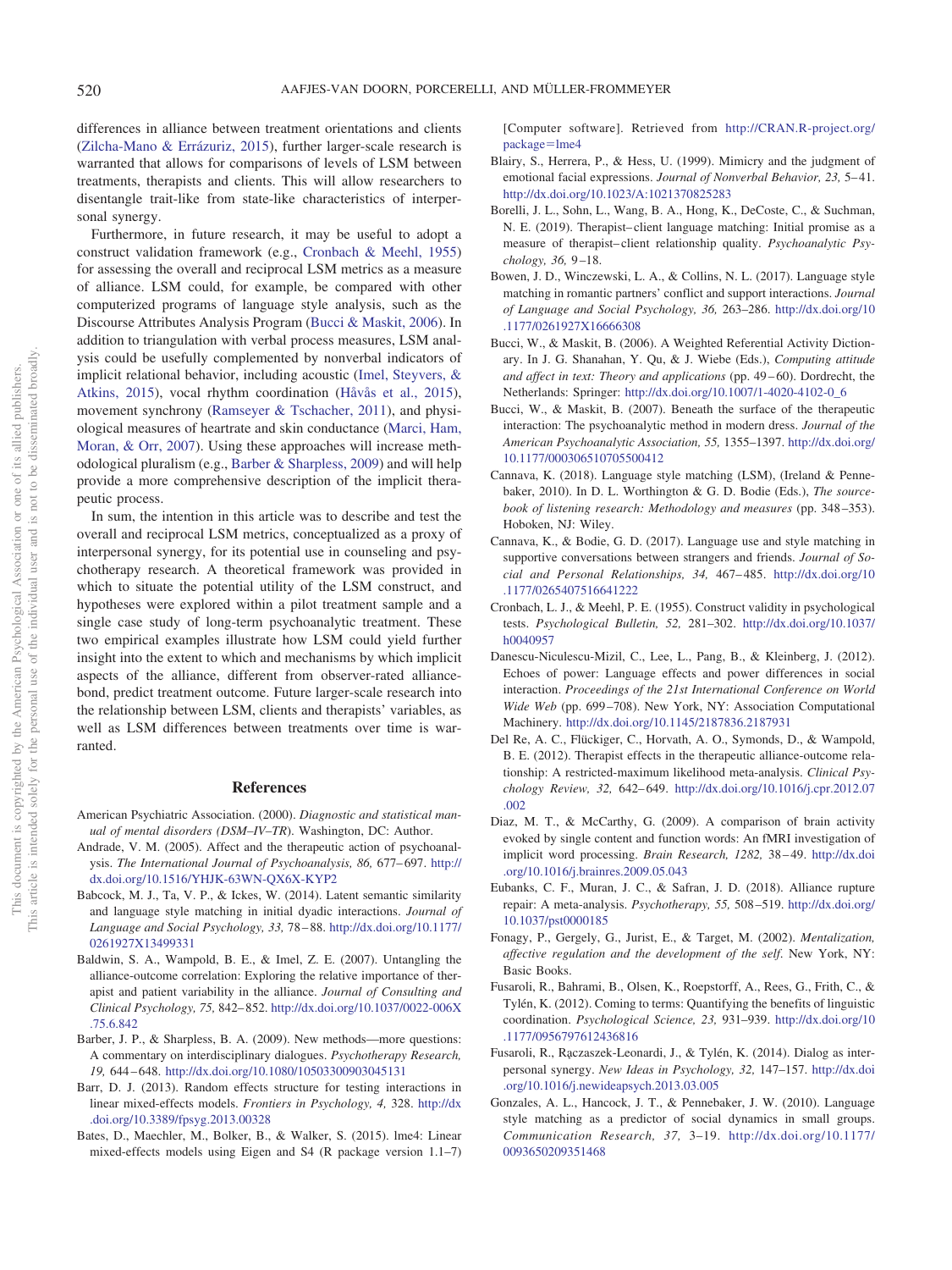- <span id="page-12-7"></span>Hatcher, R. L., Barends, A., Hansell, J., & Gutfreund, M. J. (1995). Patients' and therapists' shared and unique views of the therapeutic alliance: An investigation using confirmatory factor analysis in a nested design. *Journal of Consulting and Clinical Psychology, 63,* 636–643. <http://dx.doi.org/10.1037/0022-006X.63.4.636>
- <span id="page-12-4"></span>Håvås, E., Svartberg, M., & Ulvenes, P. (2015). Attuning to the unspoken: The relationship between therapist nonverbal attunement and attachment security in adult psychotherapy. *Psychoanalytic Psychology, 32,* 235– 254. <http://dx.doi.org/10.1037/a0038517>
- <span id="page-12-8"></span>Hilsenroth, M. J., Blagys, M. D., Ackerman, S. J., Bonge, D. R., & Blais, M. A. (2005). Measuring psychodynamic-interpersonal and cognitivebehavioral techniques: Development of the Comparative Psychotherapy Process Scale. *Psychotherapy: Theory, Research, Practice, Training, 42,* 340–356. <http://dx.doi.org/10.1037/0033-3204.42.3.340>
- <span id="page-12-6"></span>Hölzer, M., Mergenthaler, E., Pokorny, D., Kächele, H., & Luborsky, L. (1996). Vocabulary measures for the evaluation of therapy outcome: Re-studying transcripts from the Penn Psychotherapy Project. *Psychotherapy Research, 6,* 95–108. [http://dx.doi.org/10.1080/](http://dx.doi.org/10.1080/10503309612331331618) [10503309612331331618](http://dx.doi.org/10.1080/10503309612331331618)
- <span id="page-12-1"></span>Horvath, A. O., & Bedi, R. P. (2002). The alliance. In J. C. Norcross (Ed.), *Psychotherapy relationships that work: Therapist contributions and responsiveness to patients* (pp. 37–69). Oxford, UK: Oxford University Press.
- <span id="page-12-31"></span>Imel, Z. E., Steyvers, M., & Atkins, D. C. (2015). Computational psychotherapy research: Scaling up the evaluation of patient-provider interactions. *Psychotherapy, 52,* 19–30. <http://dx.doi.org/10.1037/a0036841>
- <span id="page-12-11"></span>Ireland, M. E., & Pennebaker, J. W. (2010). Language style matching in writing: Synchrony in essays, correspondence, and poetry. *Journal of Personality and Social Psychology, 99,* 549–571. [http://dx.doi.org/10](http://dx.doi.org/10.1037/a0020386) [.1037/a0020386](http://dx.doi.org/10.1037/a0020386)
- <span id="page-12-13"></span>Ireland, M. E., Slatcher, R. B., Eastwick, P. W., Scissors, L. E., Finkel, E. J., & Pennebaker, J. W. (2011). Language style matching predicts relationship initiation and stability. *Psychological Science, 22,* 39–44. <http://dx.doi.org/10.1177/0956797610392928>
- <span id="page-12-2"></span>Kantrowitz, J. L., Katz, A. L., Greenman, D. A., Morris, H., Paolitto, F., Sashin, J., & Solomon, L. (1989). The patient-analyst match and the outcome of psychoanalysis: A pilot study. *Journal of the American Psychoanalytic Association, 37,* 893–919. [http://dx.doi.org/10.1177/](http://dx.doi.org/10.1177/000306518903700402) [000306518903700402](http://dx.doi.org/10.1177/000306518903700402)
- <span id="page-12-27"></span>Koole, S. L., & Tschacher, W. (2016). Synchrony in psychotherapy: A review and an integrative model of the therapeutic alliance. *Frontiers in Psychology, 7,* 862. <http://dx.doi.org/10.3389/fpsyg.2016.00862>
- <span id="page-12-19"></span>Lord, S. P., Sheng, E., Imel, Z. E., Baer, J., & Atkins, D. C. (2015). More than reflections: Empathy in motivational interviewing includes language style synchrony between therapist and client. *Behavior Therapy, 46,* 296–303. <http://dx.doi.org/10.1016/j.beth.2014.11.002>
- <span id="page-12-14"></span>Lumsden, J., Miles, L. K., Richardson, M. J., Smith, C. A., & Macrae, C. N. (2012). Who syncs? Social motives and interpersonal coordination. *Journal of Experimental Social Psychology, 48,* 746–751. [http://](http://dx.doi.org/10.1016/j.jesp.2011.12.007) [dx.doi.org/10.1016/j.jesp.2011.12.007](http://dx.doi.org/10.1016/j.jesp.2011.12.007)
- <span id="page-12-33"></span>Marci, C. D., Ham, J., Moran, E., & Orr, S. P. (2007). Physiologic correlates of perceived therapist empathy and social-emotional process during psychotherapy. *Journal of Nervous and Mental Disease, 195,* 103–111. <http://dx.doi.org/10.1097/01.nmd.0000253731.71025.fc>
- <span id="page-12-22"></span>McCarthy, K. L., Mergenthaler, E., Schneider, S., & Grenyer, B. F. (2011). Psychodynamic change in psychotherapy: Cycles of patient-therapist linguistic interactions and interventions. *Psychotherapy Research, 21,* 722–731. <http://dx.doi.org/10.1080/10503307.2011.615070>
- <span id="page-12-9"></span>McWilliams, N. (2011). The psychodynamic diagnostic manual: An effort to compensate for the limitations of descriptive psychiatric diagnosis. *Journal of Personality Assessment, 93,* 112–122. [http://dx.doi.org/10](http://dx.doi.org/10.1080/00223891.2011.542709) [.1080/00223891.2011.542709](http://dx.doi.org/10.1080/00223891.2011.542709)
- <span id="page-12-29"></span>Mergenthaler, E. (1996). Emotion-abstraction patterns in verbatim protocols: A new way of describing psychotherapeutic processes. *Journal of*

*Consulting and Clinical Psychology, 64,* 1306–1315. [http://dx.doi.org/](http://dx.doi.org/10.1037/0022-006X.64.6.1306) [10.1037/0022-006X.64.6.1306](http://dx.doi.org/10.1037/0022-006X.64.6.1306)

- <span id="page-12-18"></span>Meyer, A. S., & Bock, K. (1999). Representations and processes in the production of pronouns: Some perspectives from Dutch. *Journal of Memory and Language, 41,* 281–301. [http://dx.doi.org/10.1006/jmla](http://dx.doi.org/10.1006/jmla.1999.2649) [.1999.2649](http://dx.doi.org/10.1006/jmla.1999.2649)
- <span id="page-12-30"></span>Mikulincer, M., & Shaver, P. R. (2008). Adult attachment and affect regulation. In J. Cassidy & P. R. Shaver (Eds.), *Handbook of attachment: Theory, research, and clinical application* (pp. 503–531). New York, NY: Guilford Press.
- <span id="page-12-15"></span>Muir, K., Joinson, A., Cotterill, R., & Dewdney, N. (2016). Characterizing the linguistic chameleon: Personal and social correlates of linguistic style accommodation. *Human Communication Research, 42,* 462–484. <http://dx.doi.org/10.1111/hcre.12083>
- <span id="page-12-5"></span>Müller-Frommeyer, L. C., Frommeyer, N. A. M., & Kauffeld, S. (2019a). Introducing rLSM: An integrated metric assessing temporal reciprocity in language style matching. *Behavior Research Methods, 51,* 1343– 1359. <http://dx.doi.org/10.3758/s13428-018-1078-8>
- <span id="page-12-21"></span>Müller-Frommeyer, L. C., Frommeyer, N. A., & Kauffeld, S. (2019b). RScript for the calculation of rLSM scores [OSFHOME FILES webpage]. Retrieved from <https://osf.io/arxgu/>
- <span id="page-12-0"></span>Niederhoffer, K. G., & Pennebaker, J. W. (2002). Linguistic style matching in social interaction. *Journal of Language and Social Psychology, 21,* 337–360. <http://dx.doi.org/10.1177/026192702237953>
- <span id="page-12-12"></span>Pennebaker, J. W. (2011). *The secret life of pronouns: What our words say about us*. New York, NY: Bloomsbury Publishing. [http://dx.doi.org/10](http://dx.doi.org/10.1016/S0262-4079%2811%2962167-2) [.1016/S0262-4079\(11\)62167-2](http://dx.doi.org/10.1016/S0262-4079%2811%2962167-2)
- <span id="page-12-23"></span>Pennebaker, J. W., Booth, R. J., Boyd, R. L., & Francis, M. E. (2015). *Linguistic inquiry and word count: LIWC2015 operator's manual*. Mahwah, NJ: Erlbaum.
- <span id="page-12-20"></span>Pennebaker, J. W., Booth, R. J., & Francis, M. E. (2007). Linguistic inquiry and word count: LIWC [Computer software]. Austin, TX: Liwc. Net.
- <span id="page-12-24"></span>Pennebaker, J. W., Boyd, R. L., Jordan, K., & Blackburn, K. (2015). *The development and psychometric properties of LIWC2015*. Retrieved from <https://repositories.lib.utexas.edu/handle/2152/31333>
- <span id="page-12-26"></span>Porcerelli, J. H., Dauphin, V. B., Ablon, J. S., Leitman, S., & Bambery, M. (2007). Psychoanalysis with avoidant personality disorder: A systematic case study. *Psychotherapy: Theory, Research, Practice, Training, 44,* 1–13. <http://dx.doi.org/10.1037/0033-3204.44.1.1>
- <span id="page-12-32"></span>Ramseyer, F., & Tschacher, W. (2011). Nonverbal synchrony in psychotherapy: Coordinated body movement reflects relationship quality and outcome. *Journal of Consulting and Clinical Psychology, 79,* 284–295. <http://dx.doi.org/10.1037/a0023419>
- <span id="page-12-28"></span>Rasmussen, O. D., Malchow-Møller, N., & Andersen, T. B. (2011). Walking the talk: The need for a trial registry for development interventions. *Journal of Development Effectiveness, 3,* 502–519. [http://dx.doi.org/10](http://dx.doi.org/10.1080/19439342.2011.605160) [.1080/19439342.2011.605160](http://dx.doi.org/10.1080/19439342.2011.605160)
- <span id="page-12-25"></span>R Development Core Team. (2016). *R: A language and environment for statistical computing*. Vienna, Austria: R Foundation for Statistical Computing. Retrieved from <http://www.R-project.org>
- <span id="page-12-10"></span>Reyes, L., Aristegui, R., Krause, M., Strasser, K., Tomicic, A., Valdés, N., . . . Ben-Dov, P. (2008). Language and therapeutic change: A speech acts analysis. *Psychotherapy Research, 18,* 355–362. [http://dx.doi.org/10](http://dx.doi.org/10.1080/10503300701576360) [.1080/10503300701576360](http://dx.doi.org/10.1080/10503300701576360)
- <span id="page-12-16"></span>Riley, M. A., Richardson, M. J., Shockley, K., & Ramenzoni, V. C. (2011). Interpersonal synergies. *Frontiers in Psychology, 2,* 38.
- <span id="page-12-17"></span>Rogers, C. R. (1957). The necessary and sufficient conditions of therapeutic personality change. *Journal of Consulting Psychology, 21,* 95–103. <http://dx.doi.org/10.1037/h0045357>
- <span id="page-12-3"></span>Safran, J. D., & Muran, J. C. (2000). Resolving therapeutic alliance ruptures: Diversity and integration. *Journal of Clinical Psychology, 56,* 233–243. [http://dx.doi.org/10.1002/\(SICI\)1097-4679\(200002\)56:](http://dx.doi.org/10.1002/%28SICI%291097-4679%28200002%2956:2%3C233::AID-JCLP9%3E3.0.CO;2-3) 2[233::AID-JCLP9](http://dx.doi.org/10.1002/%28SICI%291097-4679%28200002%2956:2%3C233::AID-JCLP9%3E3.0.CO;2-3)3.0.CO;2-3